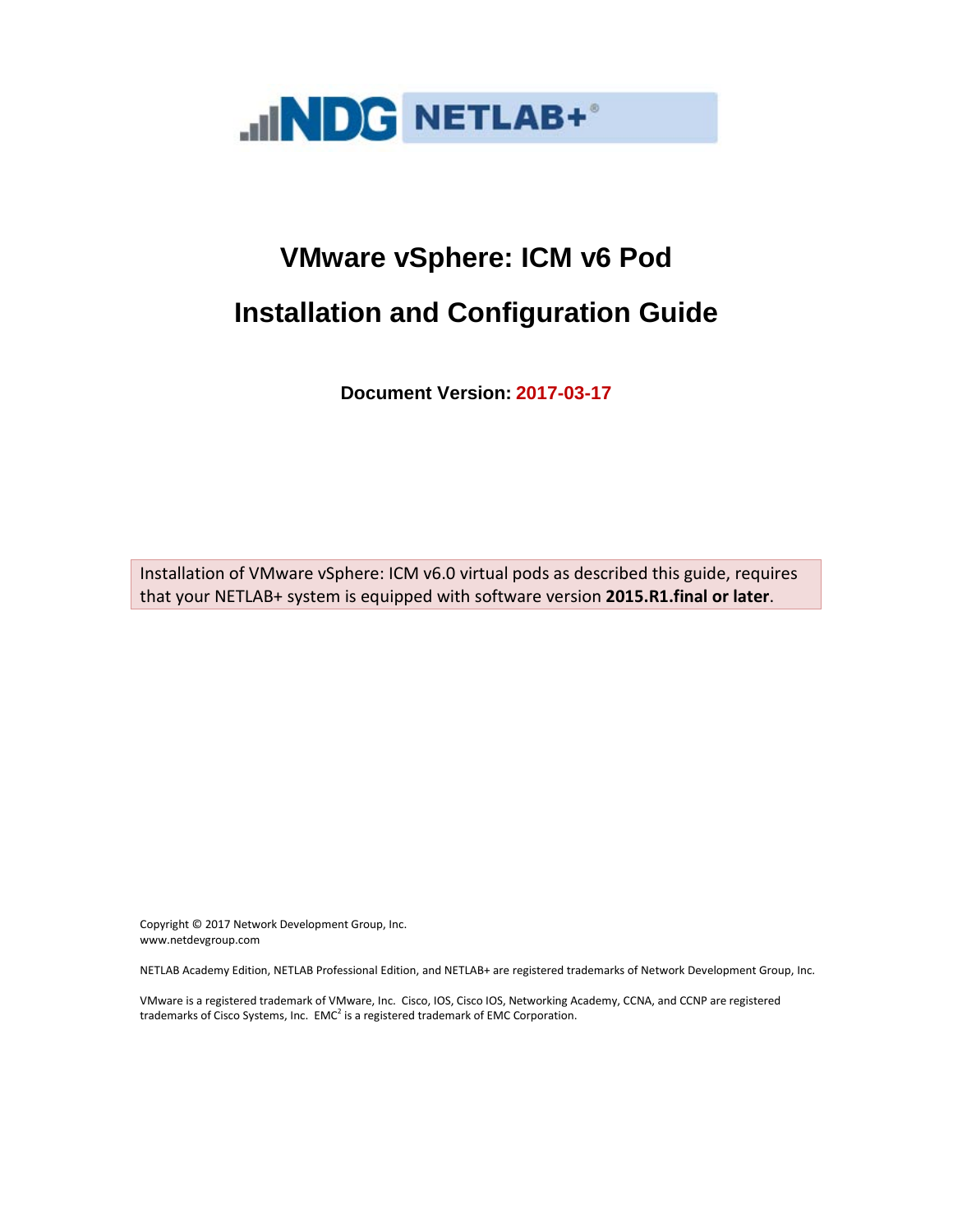

# **Contents**

| $\mathbf{1}$   |       |                                                                             |  |
|----------------|-------|-----------------------------------------------------------------------------|--|
|                | 1.1   | Introducing the VMware vSphere Install, Configure and Manage (ICM) 6 Pod  3 |  |
| $\overline{2}$ |       |                                                                             |  |
|                | 2.1   |                                                                             |  |
|                | 2.2   |                                                                             |  |
|                | 2.3   |                                                                             |  |
|                | 2.4   |                                                                             |  |
|                | 2.5   |                                                                             |  |
|                | 2.6   |                                                                             |  |
| 3              |       |                                                                             |  |
|                | 3.1   |                                                                             |  |
|                | 3.2   |                                                                             |  |
| 4              |       |                                                                             |  |
|                | 4.1   |                                                                             |  |
|                | 4.2   |                                                                             |  |
|                | 4.2.1 |                                                                             |  |
|                | 4.2.2 |                                                                             |  |
|                | 4.2.3 |                                                                             |  |
|                | 4.3   |                                                                             |  |
|                | 4.4   |                                                                             |  |
|                | 4.5   |                                                                             |  |
|                | 4.6   |                                                                             |  |
|                | 4.7   |                                                                             |  |
| 5              |       |                                                                             |  |
|                | 5.1   |                                                                             |  |
|                | 5.2   |                                                                             |  |
|                | 5.3   |                                                                             |  |
|                | 5.4   |                                                                             |  |
|                | 5.5   |                                                                             |  |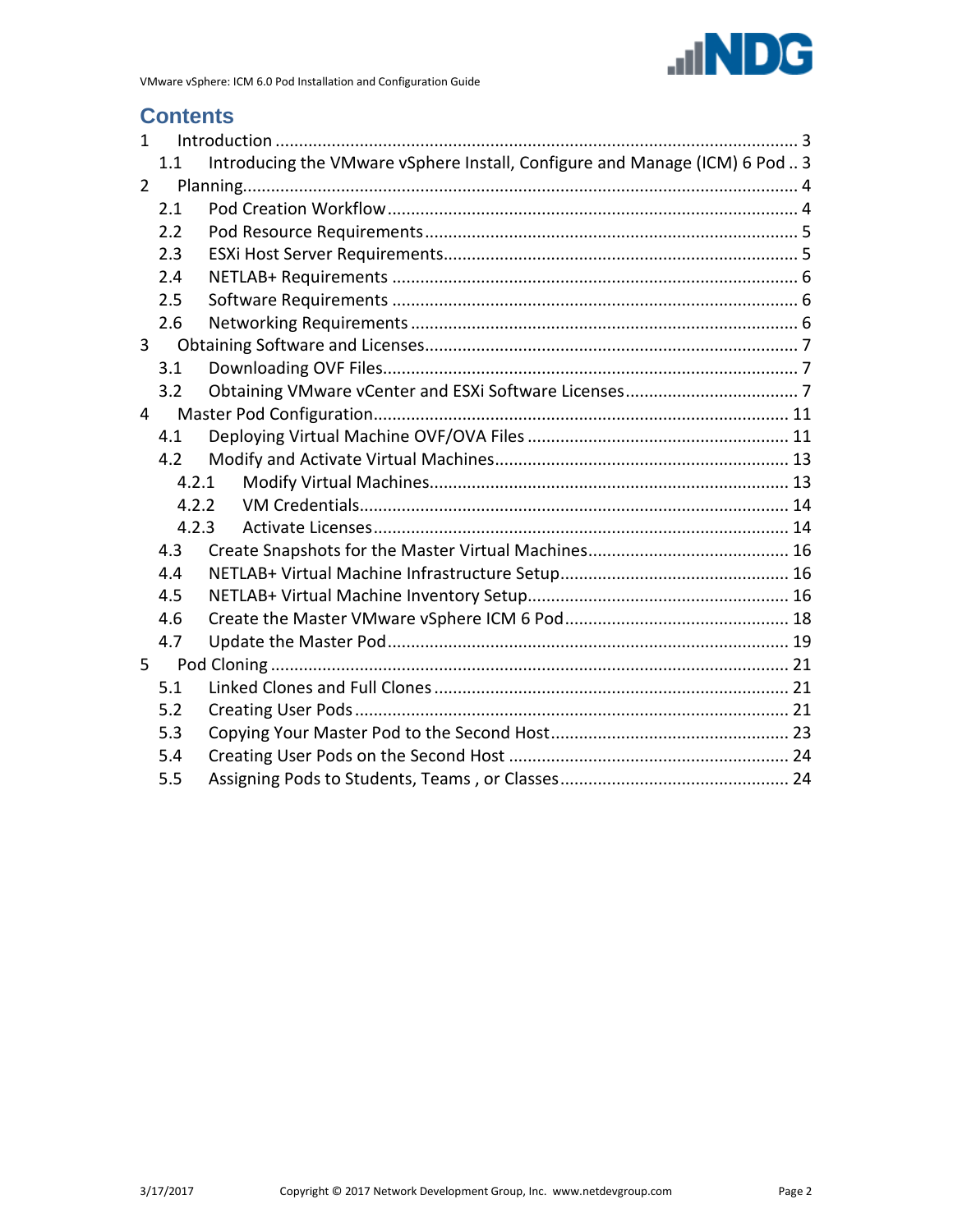

# <span id="page-2-0"></span>**1 Introduction**

This document provides detailed guidance on performing the installation and configuration of the VMware vSphere ICM 6 pod on the *NETLAB+* system.

#### <span id="page-2-1"></span>**1.1 Introducing the VMware vSphere Install, Configure and Manage (ICM) 6 Pod**

The *vSphere ICM v6* pod is a 100% virtual machine pod consisting of 5 virtual machines. Linked together through virtual networking, these 5 virtual machines provide the environment for a student or a team to perform the *VMware vSphere ICM v6* labs.

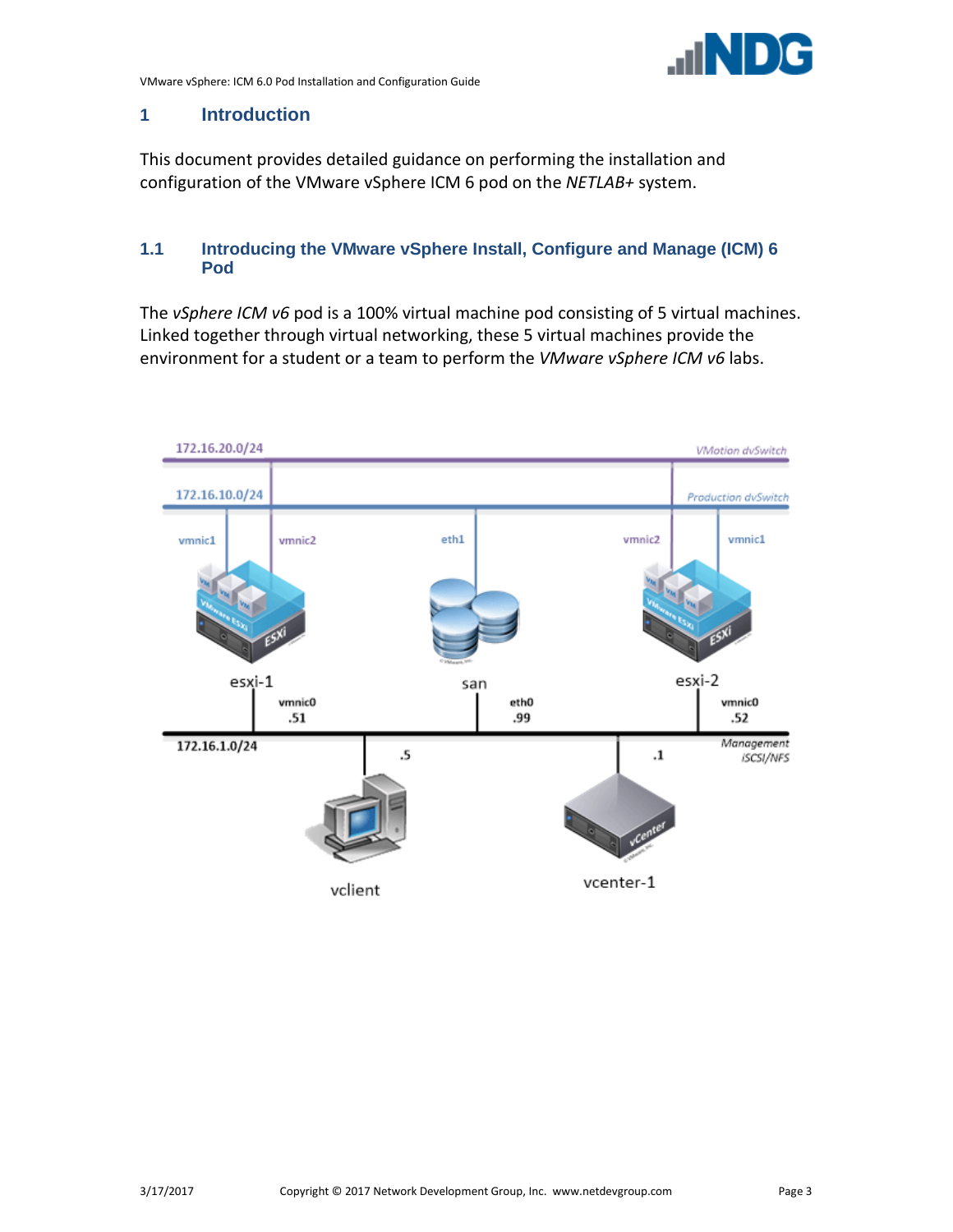# <span id="page-3-0"></span>**2 Planning**

This guide provides specific information pertinent to delivering the *vSphere ICM v6* pod. The *[NETLAB+ Remote PC Guide Series](http://www.netdevgroup.com/support/documentation)* provides the prerequisite guidance for setting up your VMware infrastructure, including:

- An introduction to virtualization using *NETLAB+*.
- Detailed setup instructions for standing up *VMware vCenter* and *VMware ESXi*.
- Virtual machine and virtual pod management concepts using *NETLAB+*.

This document assumes that you have set up virtual machine infrastructure in accordance with the *[NETLAB+ Remote PC Guide Series](http://www.netdevgroup.com/support/documentation)*. The planning information below refers to specific sections in the *Remote PC Guide* when applicable.

#### <span id="page-3-1"></span>**2.1 Pod Creation Workflow**

The following list is an overview of the pod setup process.

- 1. Obtain the master virtual machine images required for the pod.
- 2. Deploy the master virtual machine images to a master pod.
	- a. Deploy virtual machines using **Thin Provisioning** to reduce storage consumption.
	- b. Make necessary adjustments to each virtual machine in the environment.
		- i. Insert **manual MAC addresses**.
		- ii. Change default network to **SAFETY NET**.
- 3. Import the virtual machines deployed to the *NETLAB+ Virtual Machine Inventory*.
- 4. Activate or license the required software on each virtual machine.
- 5. Take a snapshot of each virtual machine in the master pod labeled **GOLDEN\_MASTER**. The *GOLDEN\_MASTER* snapshot is used to clone virtual machine images for the user pods.
- 6. Create copies of the virtual machines in the master pod on *VMware* host using the *NETLAB+ Pod Cloning* feature.
- 7. If multiple hosts are used in the *NETLAB+* environment, make a full clone of the master pod on the initial host (Host A) to the subsequent host (Host B), using the *NETLAB+ Pod Cloning* feature.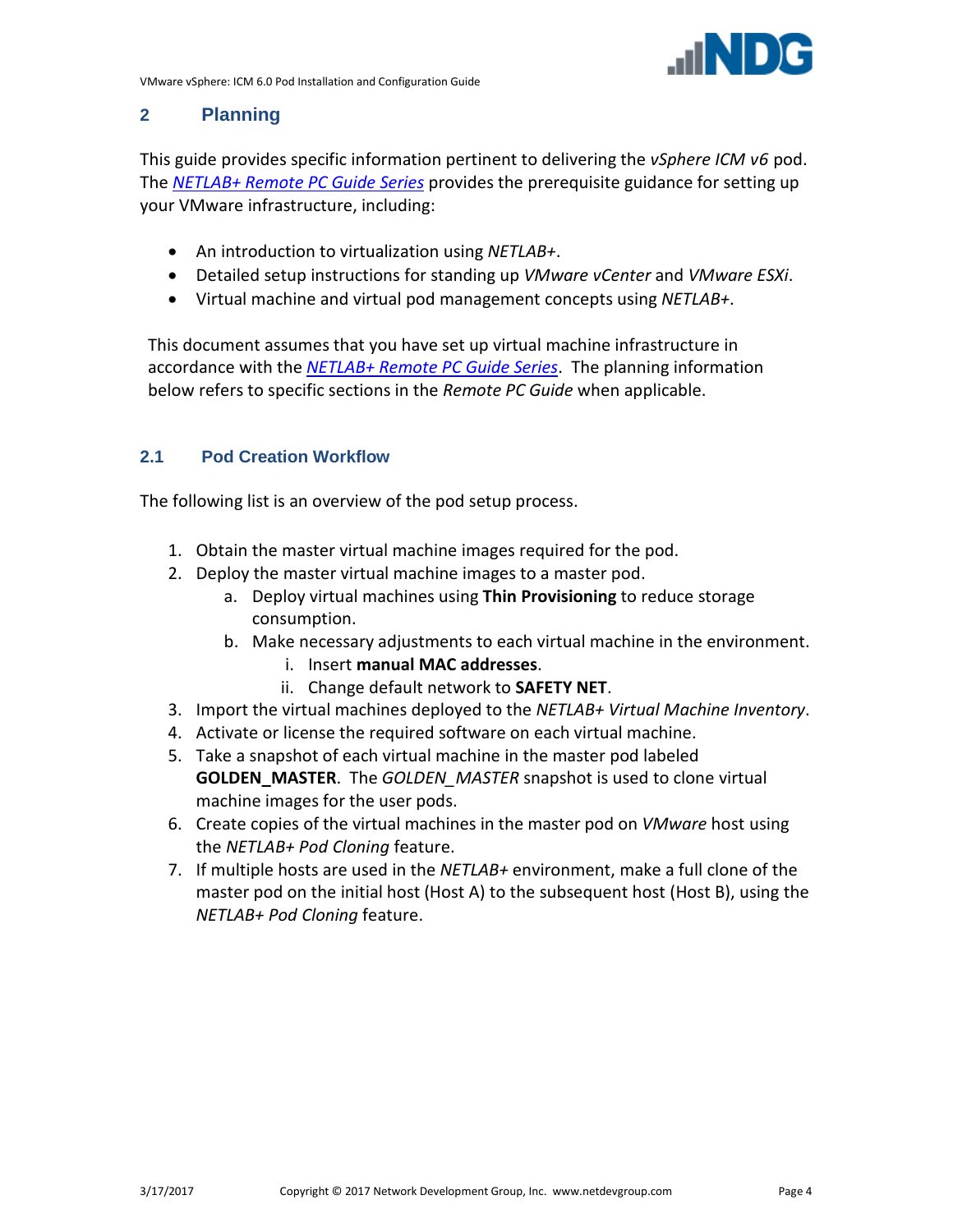

#### <span id="page-4-0"></span>**2.2 Pod Resource Requirements**

The VMware vSphere ICM 6 course will consume 44.4 GB of storage per each master pod instance.

The following table provides details of the storage requirements for each of the virtual machines in the pod.

| <b>Virtual Machine</b>   | <b>Initial Master Pod</b><br>(Thin Provisioning) |
|--------------------------|--------------------------------------------------|
| vClient                  | 15                                               |
| ESXi01                   | 5                                                |
| ESXi02                   | 0.4                                              |
| <b>SAN</b>               | 12                                               |
| vCenter                  | 12                                               |
| <b>Total Recommended</b> | 44.4 GB                                          |

#### <span id="page-4-1"></span>**2.3 ESXi Host Server Requirements**

Please refer to the NDG website for specific ESXi host requirements to support virtual machine delivery: <http://www.netdevgroup.com/content/vmita/requirements/>

The number of **active** pods that can be used simultaneously depends on the *NETLAB+* product edition, appliance version and the number of VMware ESXi host servers meeting the hardware requirements specifications.

For current ESXi server requirements and active pod count, refer to the following URL:

[http://www.netdevgroup.com/support/remote\\_pc.html#vm\\_host\\_server\\_specificati](http://www.netdevgroup.com/support/remote_pc.html#vm_host_server_specifications) [ons.](http://www.netdevgroup.com/support/remote_pc.html#vm_host_server_specifications)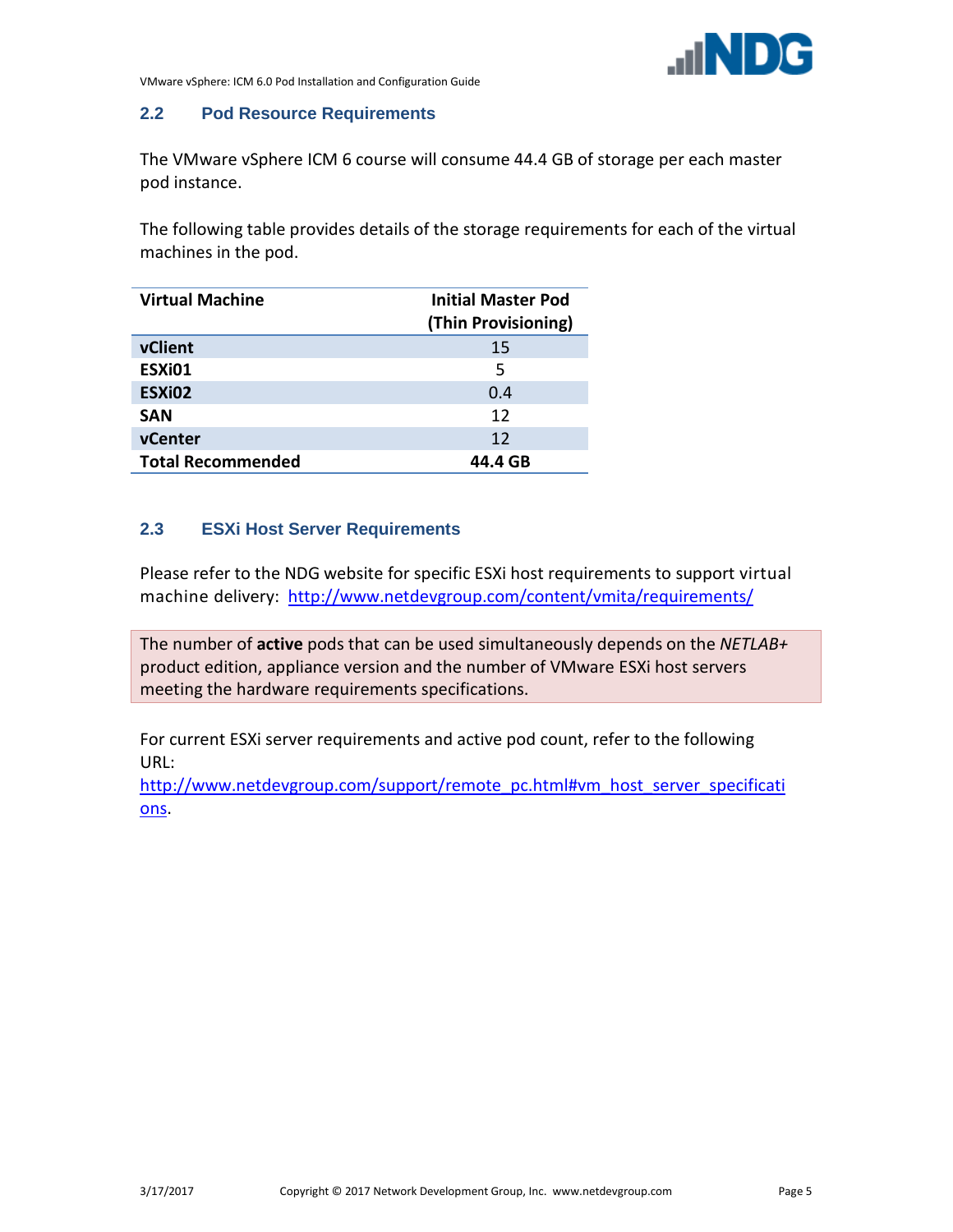

#### <span id="page-5-0"></span>**2.4 NETLAB+ Requirements**

Installation of VMware vSphere ICM 6 pods, as described in this guide, requires that your *NETLAB+* system is equipped with *NETLAB+* version *2015.R1.final or later*.

Previous versions of NETLAB+ do not support requirements for the *VMware vSphere ICM v6* course on the physical host servers.

Please refer to the *[NETLAB+ Remote PC Guide Series](http://www.netdevgroup.com/support/documentation)*.

#### <span id="page-5-1"></span>**2.5 Software Requirements**

For the purpose of software licensing, each virtual machine is treated as an individual machine, PC or server. Please refer to the specific vendor license agreements (and educational discount programs, if applicable) to determine licensing requirements for your virtual machines' software, operating system and applications.

The minimum virtual infrastructure software required for standing up this pod is in the following table.

| <b>Virtual Infrastructure Requirements</b> |                |  |  |
|--------------------------------------------|----------------|--|--|
| <b>Software</b>                            | <b>Version</b> |  |  |
| vSphere ESXi                               | 5.1            |  |  |
| vCenter Server                             | 5.1            |  |  |

The following table lists the software that is required for the virtual machines inside the *VMware ICM v6* pod. Your organization needs to be a member of the vendor programs listed in the *Source* column to obtain and use the licenses.

|                       | <b>Pod Software Requirements</b> |               |
|-----------------------|----------------------------------|---------------|
| <b>Software</b>       | <b>Version</b>                   | <b>Source</b> |
| vSphere ESXi          | 6.0.0                            | VITA/VMAS     |
| <b>vCenter Server</b> | 6.0.0                            | VITA/VMAS     |

#### <span id="page-5-2"></span>**2.6 Networking Requirements**

To accommodate the movement of large *VMs*, *OVF/OVAs* and *ISO* disk images from one host to another, Gigabit Ethernet or better connectivity is recommended to interconnect your *NETLAB+*, *vCenter Server* system and *ESXi* host systems.

The two standard networking models recommended to interconnect your servers are described in detail in the *Networking Models* section of the *[Remote PC Guide Series,](http://www.netdevgroup.com/support/documentation/NETLAB_Remote_PC_Guide_Vol_1_Introduction.pdf)  Volume 1 - [Introduction and Planning.](http://www.netdevgroup.com/support/documentation/NETLAB_Remote_PC_Guide_Vol_1_Introduction.pdf)*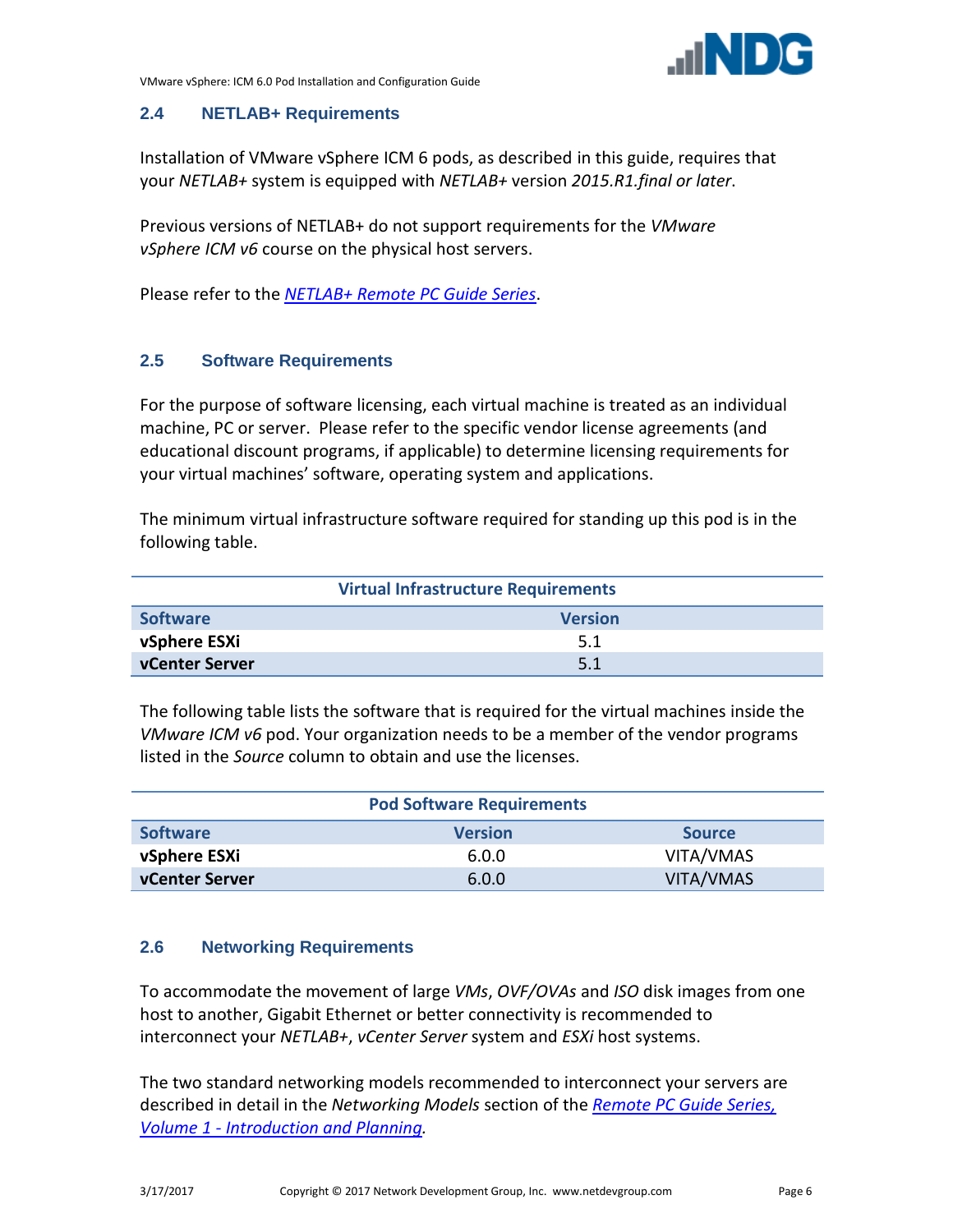

# <span id="page-6-0"></span>**3 Obtaining Software and Licenses**

# <span id="page-6-1"></span>**3.1 Downloading OVF Files**

The virtual machines are made available as *Open Virtualization Format* (*OVF*) or *Open Virtualization Archive* (*OVA*) files. These files are available for download from *CSSIA*.

To request access to the preconfigured virtual machine templates from *CSSIA*:

- 1. Go to the *CSSIA Resources* page: [http://www.cssia.org/cssia-resources.cfm.](http://www.cssia.org/cssia-resources.cfm)
- 2. Select **VM Image Sharing Agreement – Image Sharing Agreement**.
- 3. Select **VM Image Sharing Agreement** to open the request form.
- 4. Complete and submit your access request by following the instructions on the request form.
- 5. *CSSIA* will email a link, along with a username and password to access the download server. Access to the download server is provided only to customers who are current with their *NETLAB+* support contract and are participants in the appropriate partner programs (i.e. *Cisco Networking Academy*, *VMware IT Academy*, and/or *EMC Academic Alliance*).
- 6. Once access to the download server has been established, the virtual machines can be deployed directly to the vCenter Server by clicking on **File > Deploy OVF Template** in the client window and copying the link into the location field.
- 7. The deployment will start after the username and password are entered.
- 8. Each virtual machine is deployed individually.

# <span id="page-6-2"></span>**3.2 Obtaining VMware vCenter and ESXi Software Licenses**

Licensing considerations will vary, depending on your school's participation in the [VMware IT Academy Program \(VITA\)](https://labs.vmware.com/vmware-it-academy) program and/or th[e VMware Academic](https://vmapss.onthehub.com/WebStore/Welcome.aspx)  [Subscription \(VMAS\)](https://vmapss.onthehub.com/WebStore/Welcome.aspx) . Guidance on navigating licensing is available on the [VMware](http://www.netdevgroup.com/support/documentation/VMware%20VMAP-vITA%20Licensing%20Chart.pdf)  [Product Licensing VMAS](http://www.netdevgroup.com/support/documentation/VMware%20VMAP-vITA%20Licensing%20Chart.pdf) vs. VITA chart.

Based on the deployment of the pod, administrators may choose to update the licenses on their already deployed master pods or they may choose to download updated OVAs from [CSSIA.org](http://cssia.org/) that will already include updated licensed virtual machines.

- 1. Follow the link provided to you by *VMware* when you registered in the VMware Academic Subscription. This will take you to the academic software store.
- 2. Sign in with your registered login.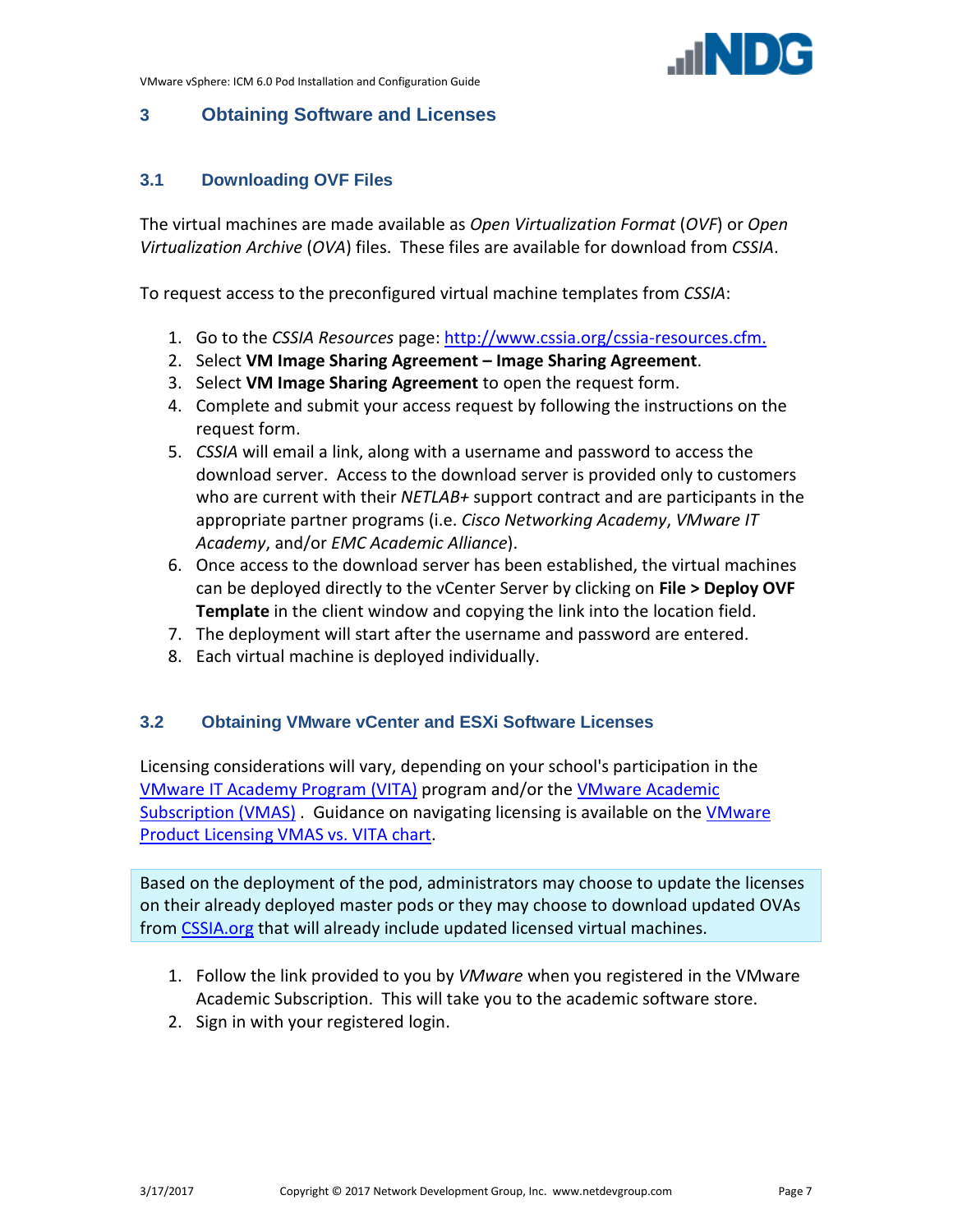

3. Click on **Faculty/Staff** at the top followed by **VMware** and then **Software** to see the available downloads. You must be a registered Faculty/Staff user. For more information, contact the VMware Academy contact at your school.



4. Click on **VMware vSphere 6 Enterprise Plus**. This is the first of two software items you will obtain from your school's webstore. These items are marked with a green circle in the picture below.

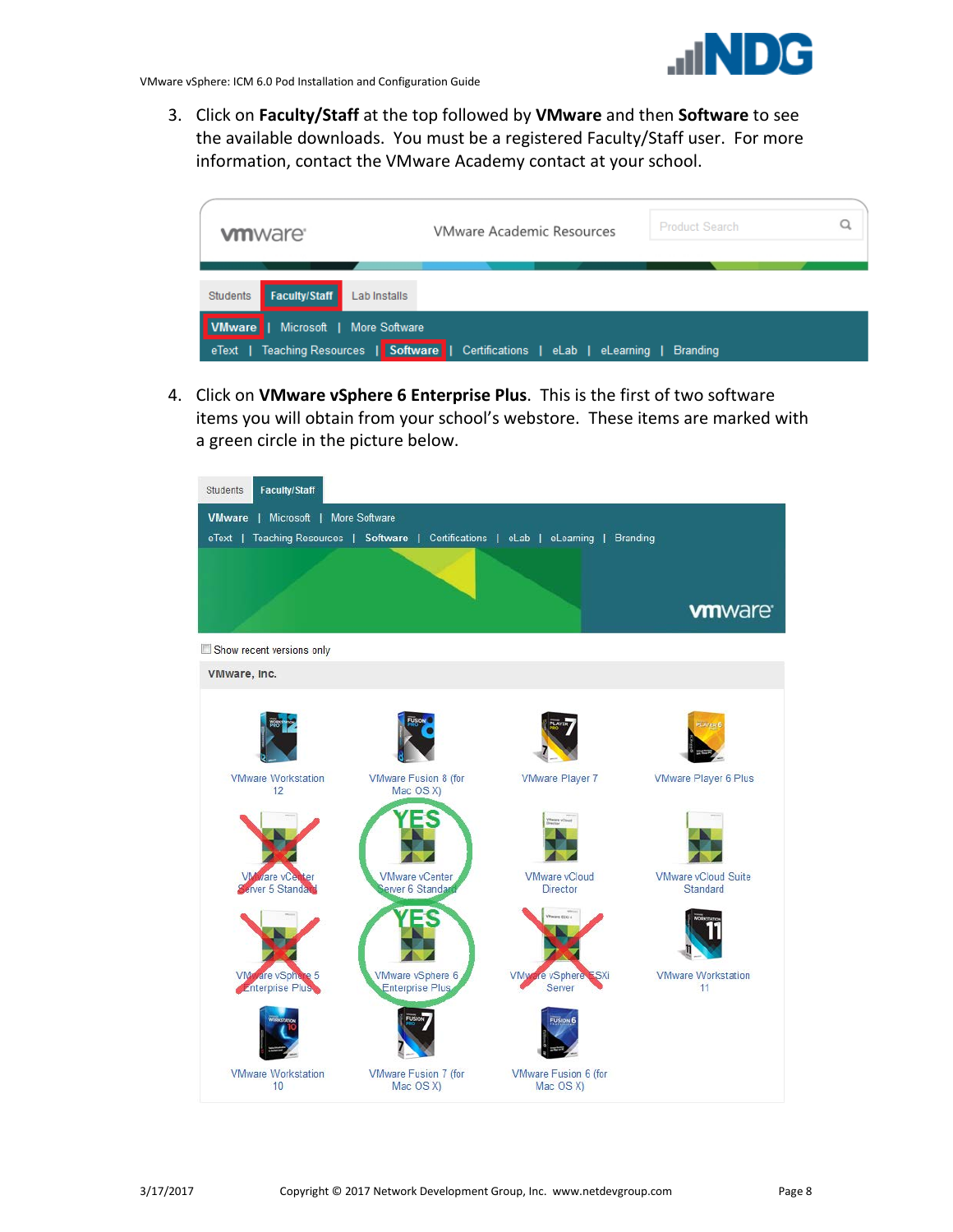

5. Click on **Add to Cart.**

| <b>VMware vSphere 6 Enterprise Plus</b> |                       |                                         |                                         |
|-----------------------------------------|-----------------------|-----------------------------------------|-----------------------------------------|
| <b>Minnero</b><br>VMware vSphere        | Manufacturer:         | VMware, Inc.                            | Free                                    |
| <b>Enterprise Plus</b><br>Edition       | <b>Delivery Type:</b> | Download                                | <b>Quantity:</b>                        |
|                                         | Available to:         | Students, Faculty, Staff, Faculty/Staff | <b>Add To Cart</b><br>Are you eligible? |

- 6. Click on **Continue Shopping**.
- 7. Click on **VMware vCenter Server 6 Standard**.
- 8. Click on **Add to Cart.**

| <b>VMware vCenter Server 6 Standard</b> |                       |                                                       |                    |  |  |  |
|-----------------------------------------|-----------------------|-------------------------------------------------------|--------------------|--|--|--|
| <b>Villi</b> ware                       | <b>Manufacturer:</b>  | VMware, Inc.                                          | Free               |  |  |  |
|                                         | <b>Delivery Type:</b> | Download                                              | <b>Add To Cart</b> |  |  |  |
|                                         |                       | Available to: Students, Faculty, Staff, Faculty/Staff | Are you eligible?  |  |  |  |

# 9. Click on **Check Out** to continue.

| <b>Your Cart</b>                              |                                                                                                                                                                                     |                  |               |                  |
|-----------------------------------------------|-------------------------------------------------------------------------------------------------------------------------------------------------------------------------------------|------------------|---------------|------------------|
| VMasara vSphere<br>Enterprise Plus<br>Edition | VMware vSphere 6 Enterprise Plus - Download<br>Date Added: 2015-11-18 9:13 AM                                                                                                       |                  | Price<br>Free | Remove           |
|                                               | Extended Access Guarantee (24 months) - Included<br>24 months of access to your download and/or key. This does not<br>extend the duration of time-limited licenses (if applicable). |                  |               |                  |
|                                               | VMware vCenter Server 6 Standard - Download<br>Date Added: 2015-11-18 9:16 AM                                                                                                       |                  | Free          | Remove           |
|                                               | Extended Access Guarantee (24 months) - Included<br>24 months of access to your download and/or key. This does not<br>extend the duration of time-limited licenses (if applicable). |                  |               |                  |
|                                               |                                                                                                                                                                                     | Subtotal: \$0.00 |               |                  |
|                                               | <b>Continue Shopping</b>                                                                                                                                                            |                  |               | <b>Check Out</b> |

- 10. Read and accept the **EULA**.
- 11. On the confirmation page, click on **Proceed With Order.**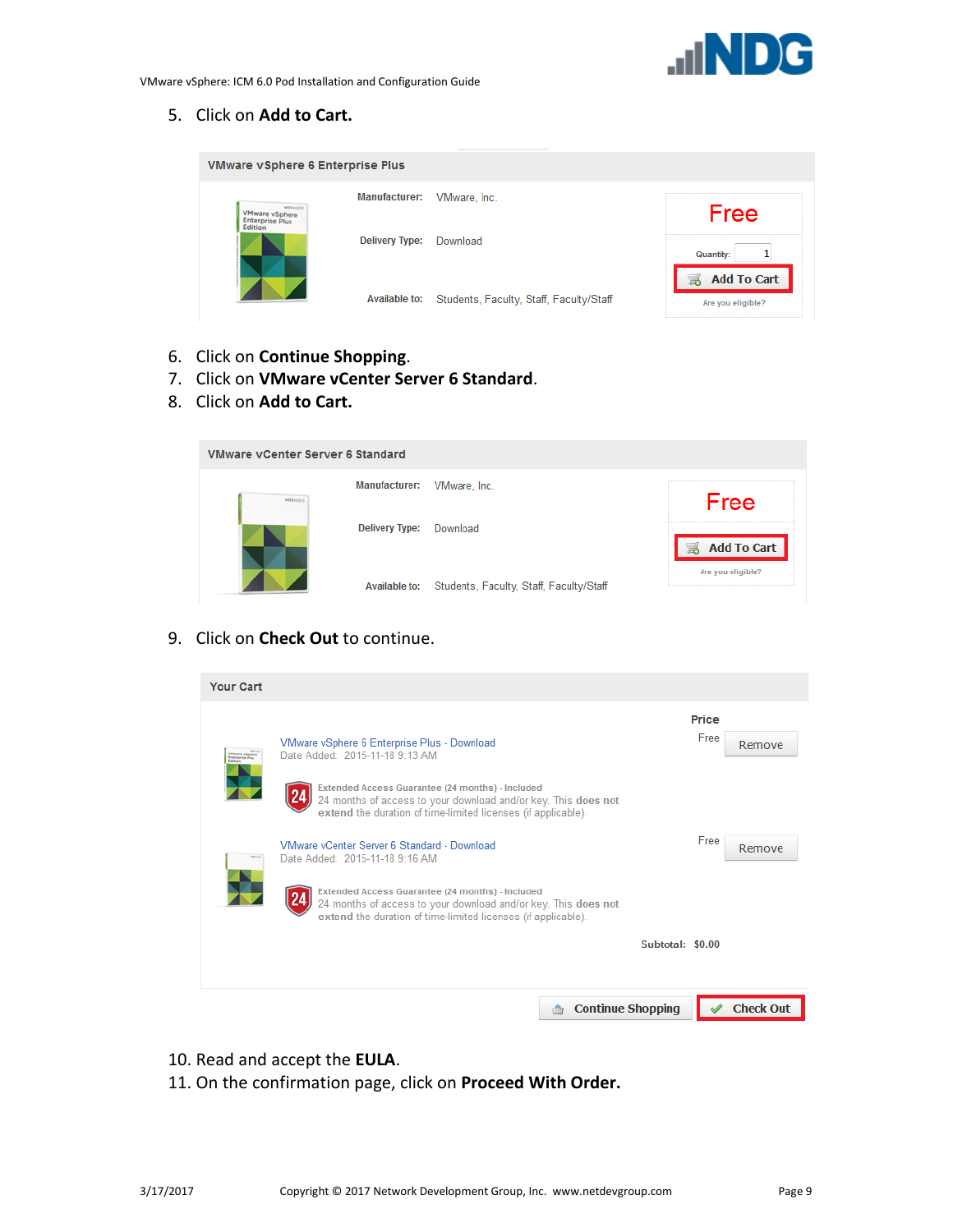

12. On the receipt page, record the serial numbers found under **Items**. **You will need these serial numbers for the installation later.**

Guidance on navigating licensing is available on the [VMware Product Licensing](http://www.netdevgroup.com/support/documentation/VMware%20VMAP-vITA%20Licensing%20Chart.pdf)  VMAS [vs. VITA chart.](http://www.netdevgroup.com/support/documentation/VMware%20VMAP-vITA%20Licensing%20Chart.pdf)

| <b>Items</b><br>All prices are in US Dollars                                                                                                                                                                                                                                                                                                                                   | <b>Start Download</b><br>Ø                                  |
|--------------------------------------------------------------------------------------------------------------------------------------------------------------------------------------------------------------------------------------------------------------------------------------------------------------------------------------------------------------------------------|-------------------------------------------------------------|
| VMware vSphere 6 Enterprise Plus - Download<br><b>YMeare vSphere</b><br>Enterprise Plus<br>Edition<br>Extended Access Guarantee (24 months) - Included<br>24 months of access to your download and/or key. This does not extend<br>the duration of time-limited licenses (if applicable).<br>Expires 2017-11-18<br>Serial Number: M12A3<br>C1R40<br>Messages:<br>- VMware FULA | <b>Amount</b><br>\$0.00                                     |
| VMware vCenter Server 6 Standard - Download<br>Extended Access Guarantee (24 months) - Included<br>24 months of access to your download and/or key. This does not extend<br>the duration of time-limited licenses (if applicable).<br>Expires 2017-11-18<br>Serial Number: HJ03J-<br>-8R2P4<br><b>Messages:</b><br>- VMware FULA                                               | \$0.00                                                      |
|                                                                                                                                                                                                                                                                                                                                                                                | Subtotal:<br>\$0.00<br>Taxes:<br>\$0.00<br>\$0.00<br>Total: |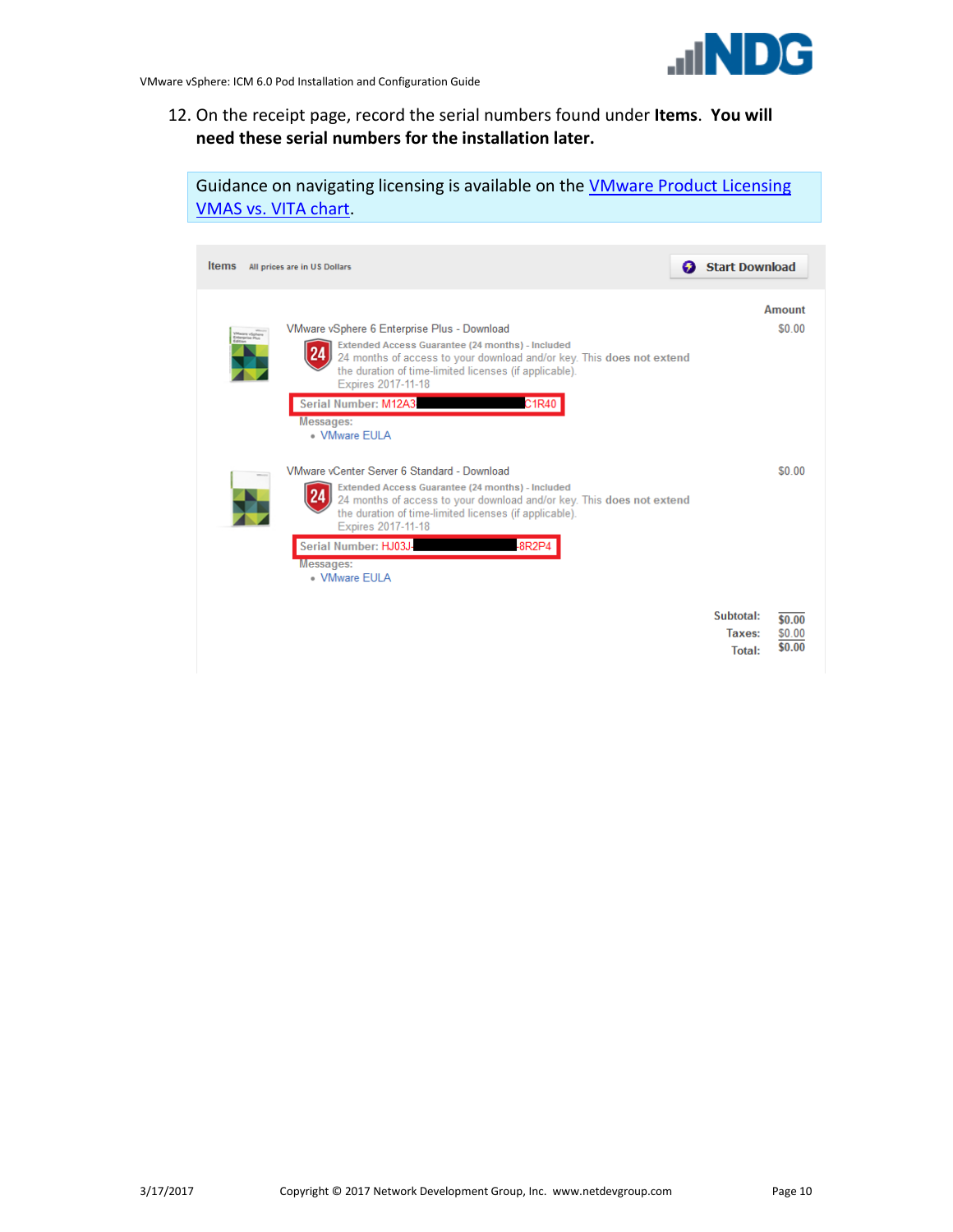

# <span id="page-10-0"></span>**4 Master Pod Configuration**

#### <span id="page-10-1"></span>**4.1 Deploying Virtual Machine OVF/OVA Files**

Deploy on your host server the pod virtual machine *OVF/OVA* files you have downloaded.

- 1. Open the **vClient** on your administration machine, ensure that your downloaded *OVA/OVF* files are accessible on this machine and then connect to your **vCenter Server**.
- 2. Select **Hosts and Clusters** in the address bar.

Home  $\triangleright$   $\frac{1}{100}$  Inventory  $\triangleright$   $\frac{1}{100}$  Hosts and Clusters €

- 3. Click on the target **ESXi Host Server**.
- 4. Click on **File -> Deploy OVF Template.**



- 5. Click on **Browse** and locate the *OVF/OVA* file you downloaded. Click **Next** to continue.
- 6. On the *OVF Template Details* window, click **Next.**
- 7. On the *Name and Location* window, change the name of the virtual machine to something that is easy to manage. You can use the names provided in the list below as names for the virtual machines if you do not have a set naming convention. Click **Next**.

| <b>Virtual Machine Topology Name</b> | <b>Virtual Machine Deployment Name</b> |  |
|--------------------------------------|----------------------------------------|--|
| vClient                              | vSphere ICMv6 Master vClient           |  |
| ESXi01                               | vSphere ICMv6 Master ESXi01            |  |
| ESX <sub>i</sub> 02                  | vSphere ICMv6 Master ESXi02            |  |
| <b>SAN</b>                           | vSphere ICMv6 Master SAN               |  |
| vCenter                              | vSphere ICMv6 Master vCenter           |  |

8. On the *Storage* window, select the appropriate datastore and click **Next**.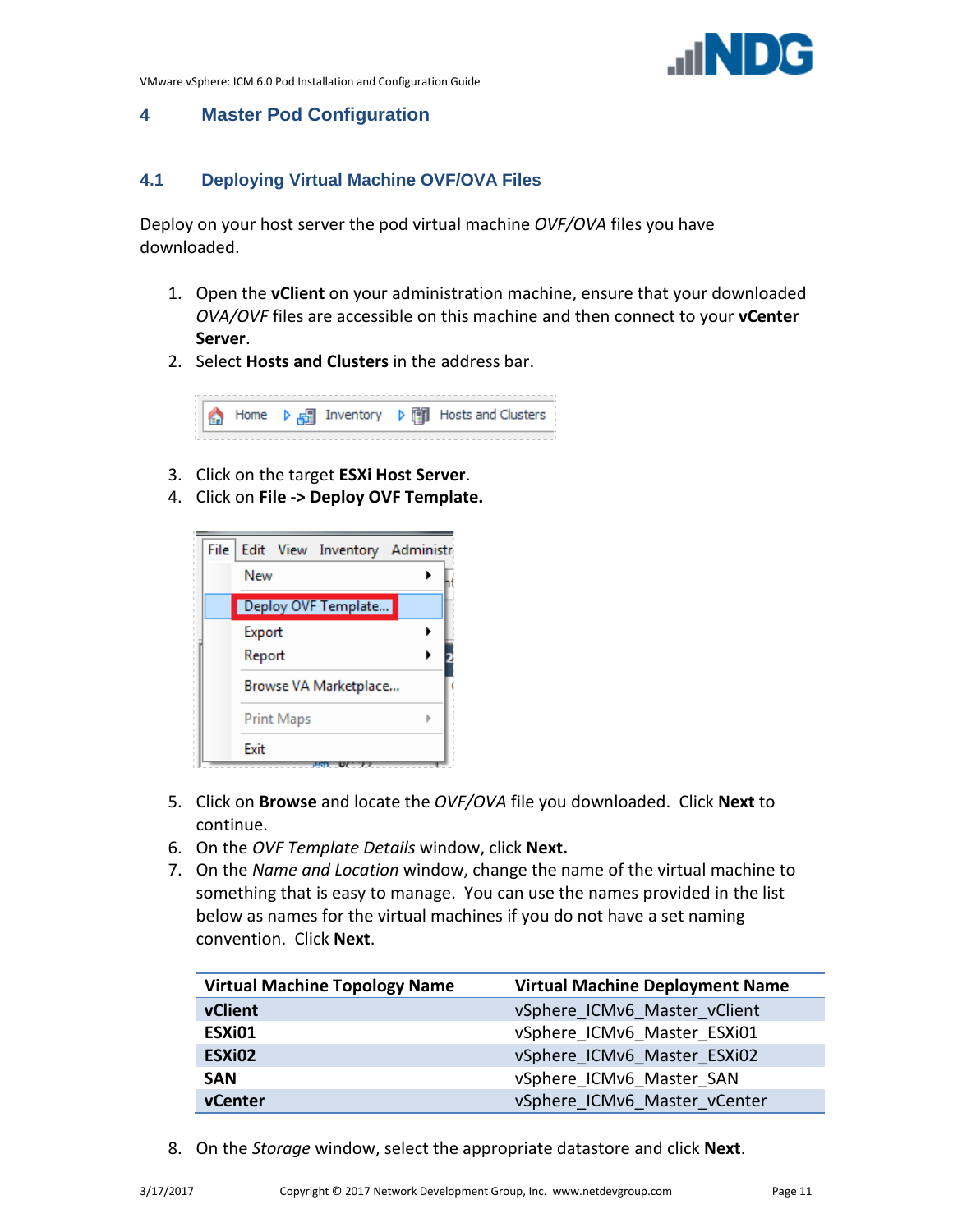- 9. On the *Disk Format* window, select **Thin Provision** format and click **Next.**
- 10. On the *Network Mapping* window, ensure **SAFETY NET** is selected for all Destination Networks. (If *SAFETY NET* is not available, refer to the *Create a Safe Staging Network* section in the *[Remote PC Guide Series –](http://www.netdevgroup.com/support/documentation/NETLAB_Remote_PC_Guide_Vol_2_Installation.pdf) Volume 2*). Click **Next**.

Network mapping is handled automatically by the *NETLAB+* system during pod creation.

- 11. On the *Ready to Complete* window, confirm the information and click **Finish**.
- 12. *vCenter* will begin deploying the virtual machine. This may take some time depending on the speed of your connection, HDDs, etc. When completed, click on **Close**.
- 13. Repeat the previous steps for each remaining virtual machine in the master pod.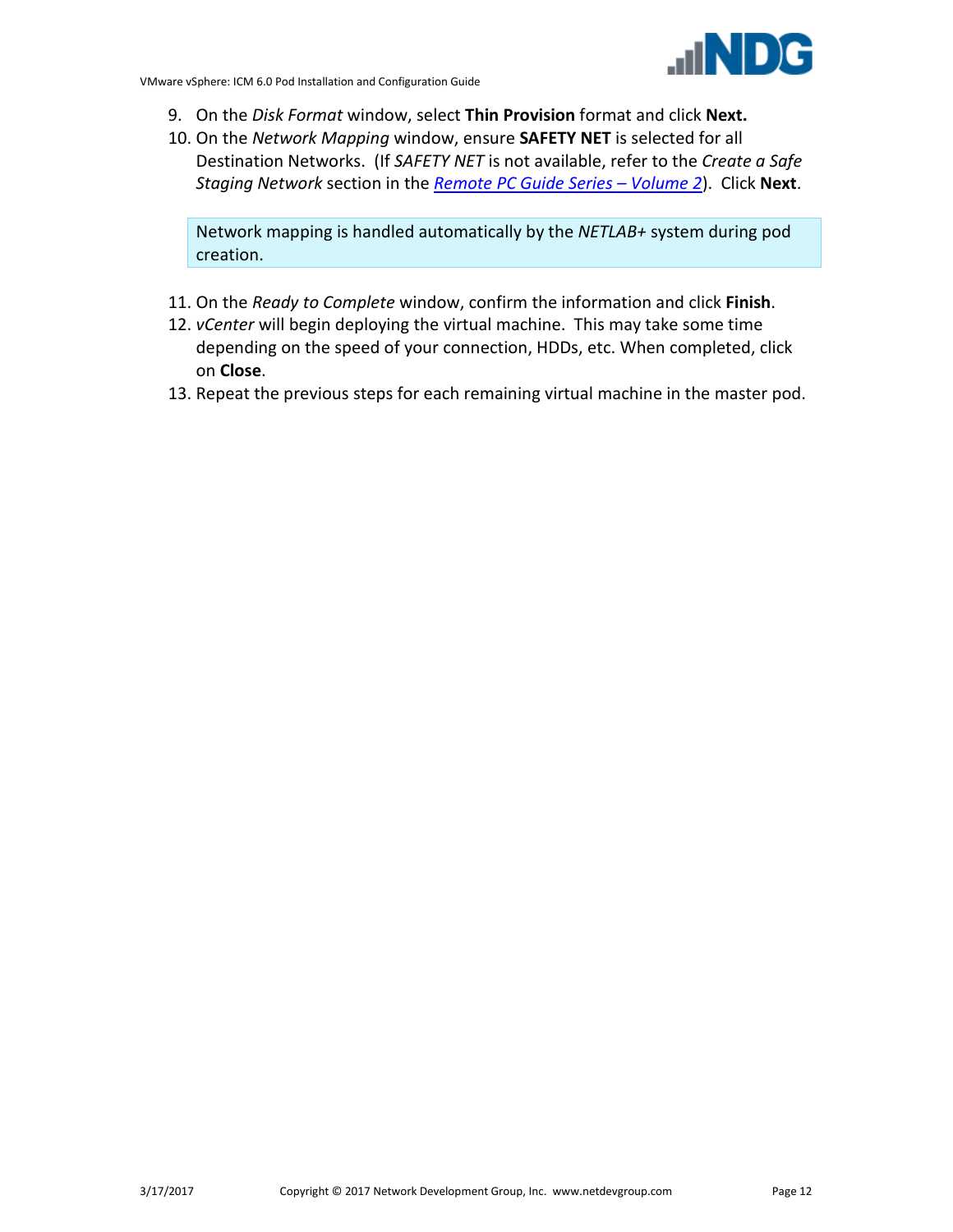

#### <span id="page-12-0"></span>**4.2 Modify and Activate Virtual Machines**

The following tasks must be performed prior to taking snapshots or assigning the virtual machines to pods.

# <span id="page-12-1"></span>**4.2.1 Modify Virtual Machines**

Once the virtual machines are imported onto the host, change the *Network Interface Cards* (*NIC's*) *MAC* address via the *VMware vSphere Client* interface. The following steps will guide you through the process.

- 1. In the *vSphere Client* interface, right-click on the imported virtual machine and select **Edit Settings**.
- 2. For all of the virtual machines manually assign the *MAC* addresses for each *NIC*. The table below identifies the *MAC* addresses per *NIC*.

| <b>Virtual Machine</b> | <b>NIC</b>     | <b>MAC</b>        |
|------------------------|----------------|-------------------|
| vClient                | 1              | 00:50:56:9a:61:f5 |
| ESXi01                 | 1              | 00:50:56:9a:ad:c1 |
|                        | $\mathfrak{D}$ | 00:50:56:9a:3e:8b |
|                        | 3              | 00:50:56:9a:e4:fd |
| ESX <sub>i</sub> 02    | 1              | 00:50:56:9a:5e:bd |
|                        | $\mathfrak{p}$ | 00:50:56:9a:6e:a4 |
|                        | 3              | 00:50:56:9a:9b:f8 |
| <b>SAN</b>             | 1              | 00:50:56:9a:78:ee |
|                        | $\mathfrak{D}$ | 00:50:56:9a:70:f1 |
| <b>vCenter</b>         | 1              | 00:50:56:9a:9e:e5 |

| (3)<br>vSphere_ICMv6_Master_vClient - Edit Settings<br>$\blacktriangleright\blacktriangleright$<br>伸 |                                                                    |  |  |
|------------------------------------------------------------------------------------------------------|--------------------------------------------------------------------|--|--|
| Virtual Hardware<br>VM Options                                                                       | <b>SDRS Rules</b><br>vApp Options                                  |  |  |
| ▶ □ CPU                                                                                              | 0<br>▼                                                             |  |  |
| ▶ <b>ILLE</b> Memory                                                                                 | 1024<br>MB<br>$\overline{\phantom{a}}$<br>$\overline{\phantom{a}}$ |  |  |
| $\triangleright$ $\blacksquare$ Hard disk 1                                                          | GB<br>16<br>$\overline{\phantom{a}}$<br>$\overline{\mathbf{v}}$    |  |  |
| ▶ 图 SCSI controller 0                                                                                | LSI Logic Parallel                                                 |  |  |
| Network adapter 1                                                                                    | NETLAB111_POD6500_VMICM55_I   -                                    |  |  |
| <b>Status</b>                                                                                        | Connect At Power On                                                |  |  |
| Adapter Type                                                                                         | E1000<br>$\overline{\mathcal{M}}$                                  |  |  |
| MAC Address                                                                                          | 00:50:56:9a:61:f5<br>Manual                                        |  |  |
| CD/DVD drive 1<br>$+ (0)$                                                                            | Connect<br>Datastore ISO File<br>$\overline{\phantom{a}}$          |  |  |

3. Repeat the previous steps for each of the remaining virtual machines in the master pod.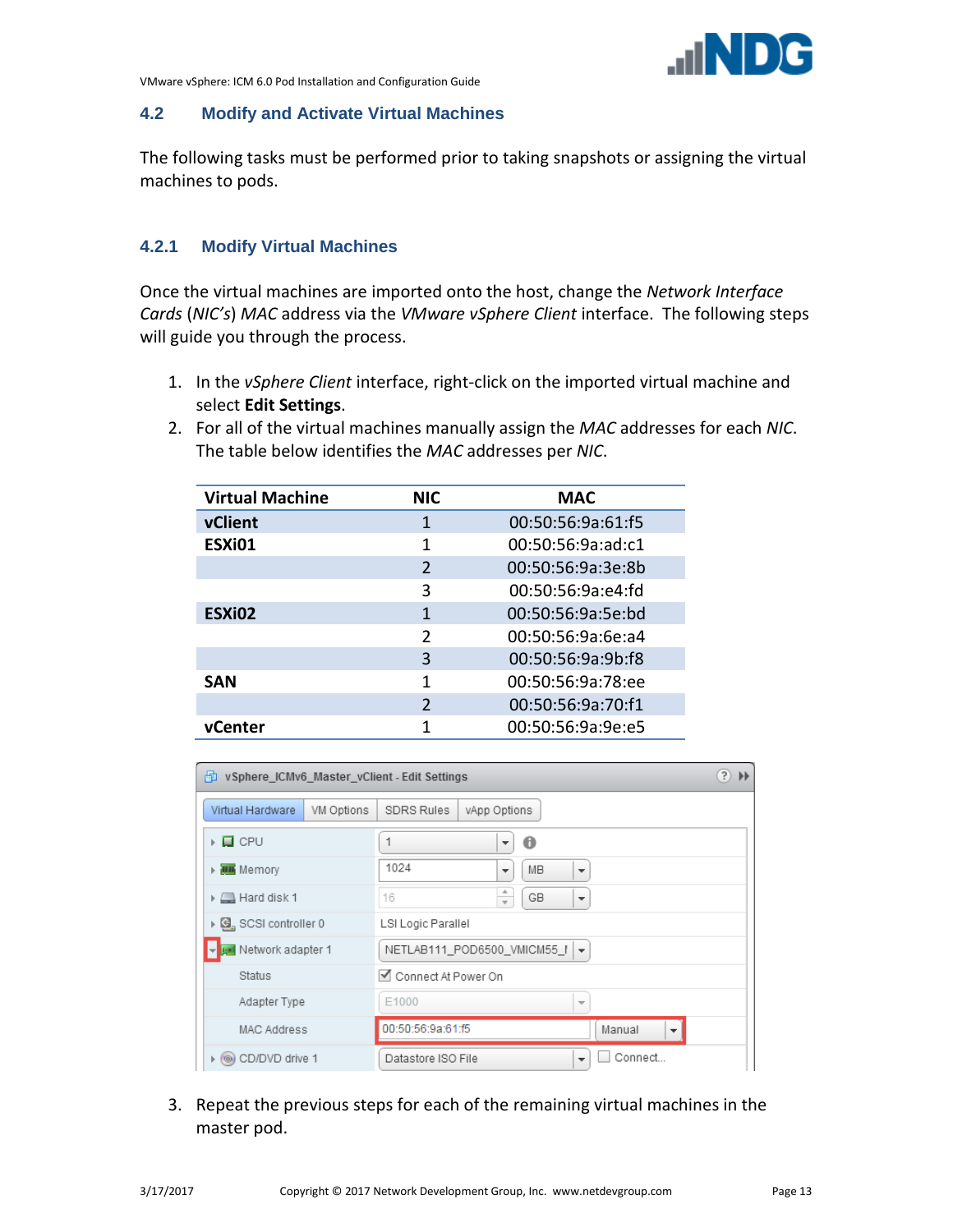

# <span id="page-13-0"></span>**4.2.2 VM Credentials**

For your reference, the following table provides a list of the credentials for the systems in the pod:

| <b>Machine</b> | User name | <b>Password</b> |
|----------------|-----------|-----------------|
| vClient        | sysadmin  | vmware123       |
| ESXi01         | root      | Train1ng\$      |
| ESXi02         | root      | Train1ng\$      |
| vCenter        | admin     | ymware          |
| <b>SAN</b>     | sysadmin  | vmware123       |

#### <span id="page-13-1"></span>**4.2.3 Activate Licenses**

This pod is designed to use the *VMware IT Academy (vITA)* infrastructure license keys for the both *vSphere ESXi hosts* (*ESXi01* and *ESXi02*) and for the *vCSA* virtual machines.

The *vITA Infrastructure* license keys are to be used for licensing the master pods using the root account only. The students are **not** to have access to the root accounts nor to the infrastructure licenses.

Since the *vITA* infrastructure license keys are not to be made available to students, the administrator will need to configure the master pod with the infrastructure license keys using the root credentials in the *vCenter Web Client*.

Please follow these steps to setup licenses on the master pod:

- 1. Power on all virtual machines on your *ESXi* host.
- 2. Log into the vClient machine with username **sysadmin** and password **vmware123.**
- 3. Open the **Google Chrome** web browser and access the *VMware vSphere Web Client* using the URL **[https://172.16.1.1:9443](https://172.16.1.1:9443/)** and the root credentials.

[Contact NDG support](http://www.netdevgroup.com/support/tech_support.html) for the *VMware vCenter Server Appliance* (*VCSA*) root credentials. The root credentials are required for changing or applying licenses for the master virtual machines in the master pod and are **not** to be shared with students.

Upon powering on, you may need to wait 10 to 15 minutes for the *vCSA* to complete its bootup process.

You may ignore the "*browser-OS combination*" warning message presented on the *VMware vCenter Single Sign-On* page and continue moving forward with the install.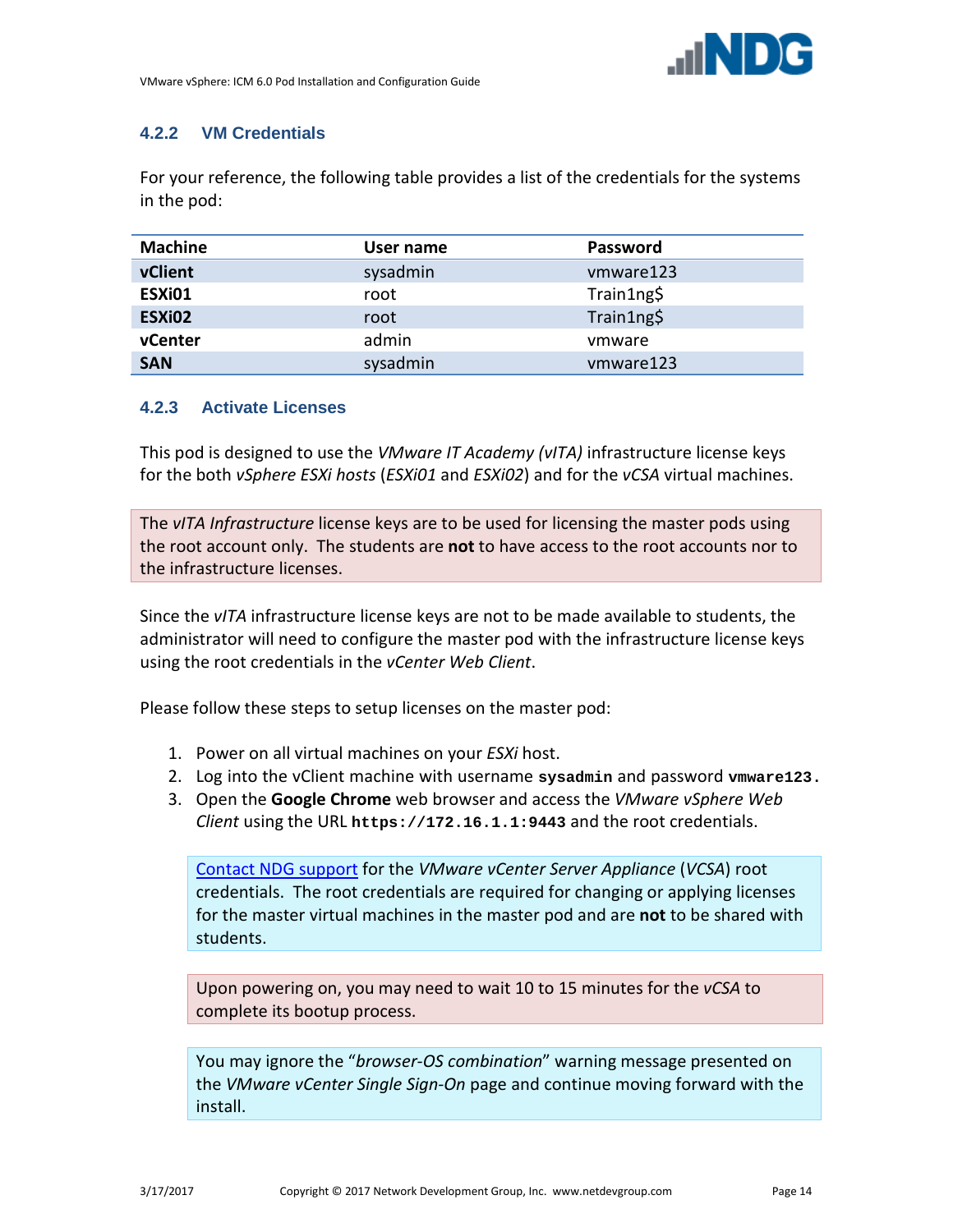

4. Once you are logged into the *VMware vSphere Web Client*, click on the **Home** icon then click on **Administration** in the Navigator area.



- 5. Under *Administration in the Navigator* area, click on **Licenses** and then click on the **License Keys** tab in the *Content* area.
- 6. Click the **plus** sign to open the *Add License Keys* window.
- 7. Enter the *vITA* infrastructure license keys in the text area box provided and then click **Finish**.
- 8. To assign the *vCenter* key, click on the **vCenter Server Systems** tab, then click on the **Assign License Key…** button.
- 9. In the *Assign License Key* popup window, select the radio button associated with the key you just entered then click the **OK** button.
- 10. To assign the *Host* key, click on the **Hosts** tab, select the **host** to assign the key to, then click on the **Assign License Key…** button.
- 11. In the *Assign License Key* popup window, select the radio button associated with the key you just entered then click the **OK** button.
- 12. Repeat **Steps 10-11** for all remaining hosts in the inventory.
- 13. Once the *vCenter* and *ESXI* hosts are licensed, gracefully power down the virtual machines and take snapshots.

Gracefully shutdown the virtual machines for snapshot in the following order:

vClient

vCenter (Wait for vCenter to be completely powered down before continuing) ESXi01

ESXi02

SAN

**Failure to follow the power down sequence prior to snapshots can cause problems with the vCenter/host environment, for example, disconnected hosts upon pod reservation.** 

- 14. For instructions on taking snapshots of the virtual machine, see *Section [4.3](#page-15-0) [Create Snapshots for the Master Virtual Machines](#page-15-0)*.
- 15. Once the snapshots are taken, you may continue to the next section.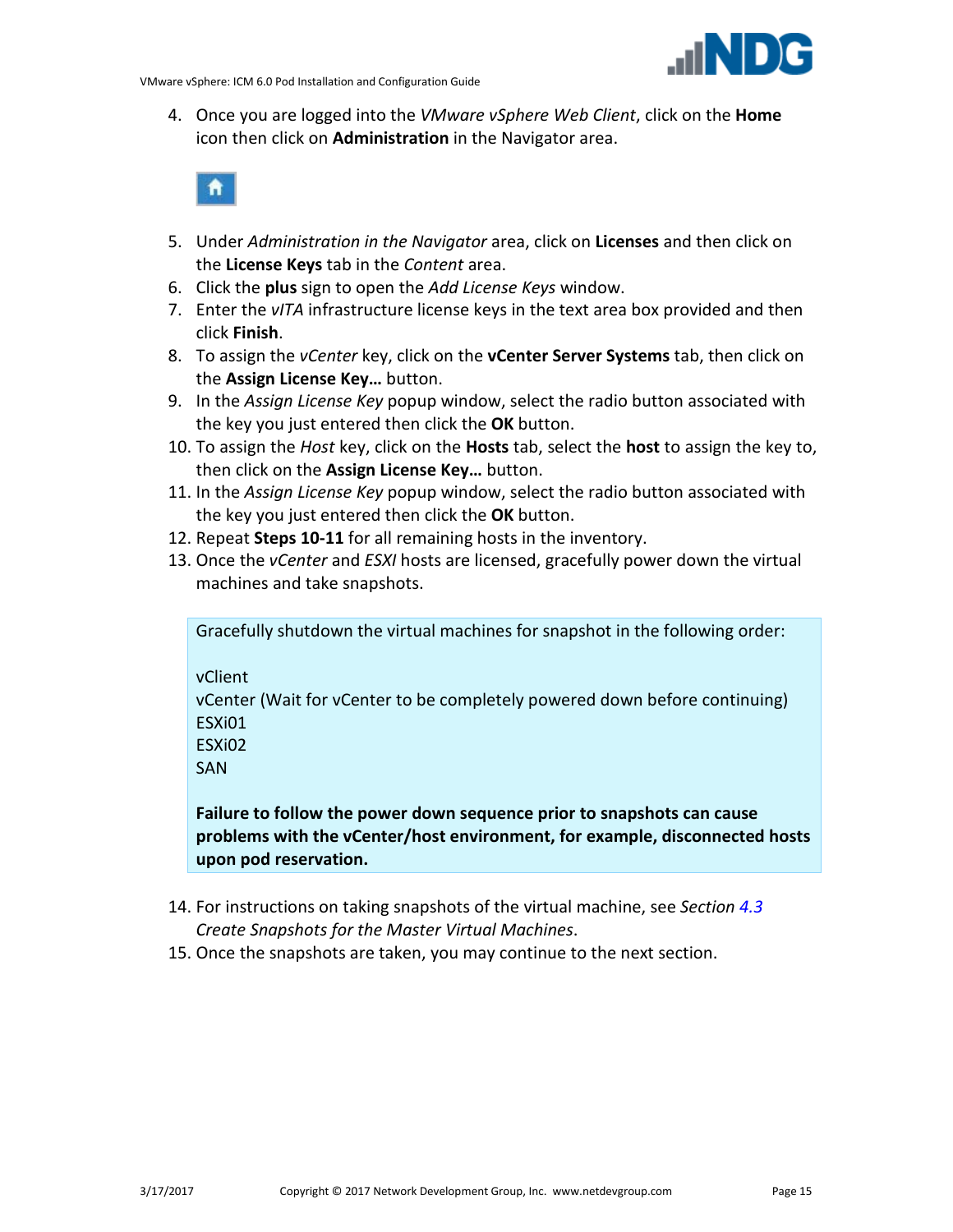

#### <span id="page-15-0"></span>**4.3 Create Snapshots for the Master Virtual Machines**

In order to proceed with pod cloning, snapshots must be created on each of the pods virtual machines.

Verify that all VMs are powered off before taking snapshots.

- 1. Open the **vClient** on your management workstation. Connect to your **vCenter Server**.
- 2. Select **Hosts and Clusters** in the address bar.

A Home D <sub>B</sub> Inventory D D Hosts and Clusters

- 3. Right-click on each virtual machine and select **Snapshot > Take Snapshot**.
- 4. Enter **GOLDEN\_MASTER** as the Snapshot Name.
- 5. Enter a description. It is a good idea to include the date in the description for later reference.
- 6. Click **OK**.
- 7. Repeat **Steps 3-6** for the remaining virtual machines in the pod.
- 8. When all tasks are complete, log out of the *vClient*.

#### <span id="page-15-1"></span>**4.4 NETLAB+ Virtual Machine Infrastructure Setup**

The NETLAB+ Virtual Machine Infrastructure setup is described in the following sections of the *[NETLAB+ Remote PC Guide Series:](http://www.netdevgroup.com/support/documentation)*

- *Registering a Virtual Datacenter in NETLAB+*
- *Adding ESXi hosts in NETLAB+*
- *Proactive Resource Awareness*

It is important to configure Proactive Resource Awareness to maximize the number of active pods per physical ESXi host.

#### <span id="page-15-2"></span>**4.5 NETLAB+ Virtual Machine Inventory Setup**

This section will guide you in adding your templates to the *Virtual Machine Inventory* of your *NETLAB+* system.

1. Login into your *NETLAB+* system using the administrator account.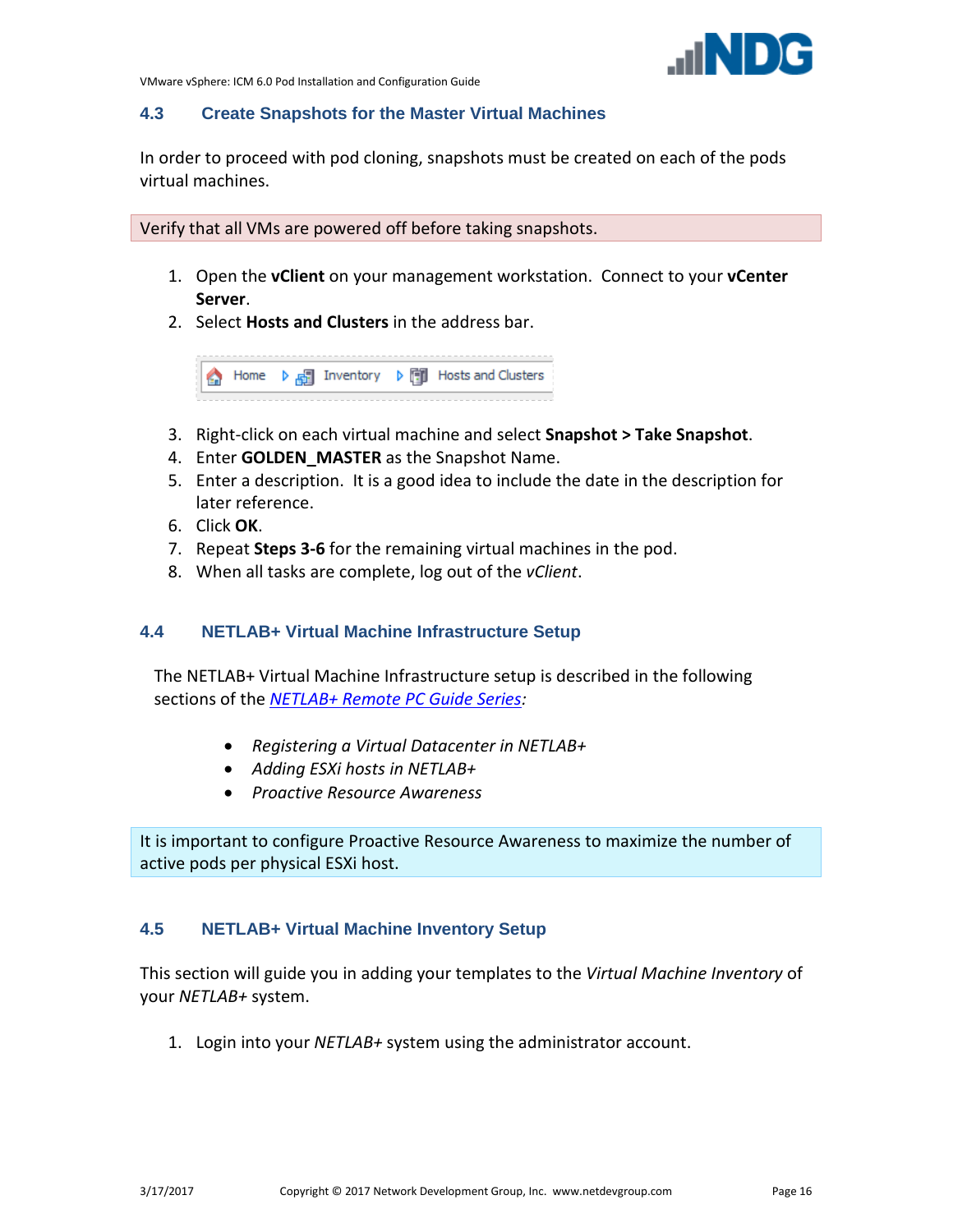

2. Select the **Virtual Machine Infrastructure** link.



3. Click the **Virtual Machine Inventory** link.

| m |  |
|---|--|
|   |  |
|   |  |

**Virtual Machine Inventory** 

Import, clone, and manage the inventory of virtual machines to be used with NETLAB+.

4. Click the **Import Virtual Machines** button located at the bottom of the list.

Import Virtual Machines

5. Select the check box next to the virtual machines you had just deployed and click **Import Selected Virtual Machines**.

Import Selected Virtual Machines

- 6. When the *Configure Virtual Machines* window loads, you can set your virtual machine parameters.
	- a. Check the drop down box for the correct operating system for each imported virtual machine.
	- b. Change *Role* to **Master** for each VM.
	- c. Add any comments for each virtual machine in the box to the right.

It is advised to leave the *Version* and *Build* numbers for reference when requesting *NDG* support.

d. Verify your settings and click **Import Selected Virtual Machines**.

Import Selected Virtual Machines

- e. Click **OK** when the virtual machines have finished loading.
- f. Verify that your virtual machines show up in the inventory.

For additional information, please refer to the *[NETLAB+ Remote PC Guide Volume 3](http://www.netdevgroup.com/support/documentation/NETLAB_Remote_PC_Guide_Vol_3_Configuring.pdf)*.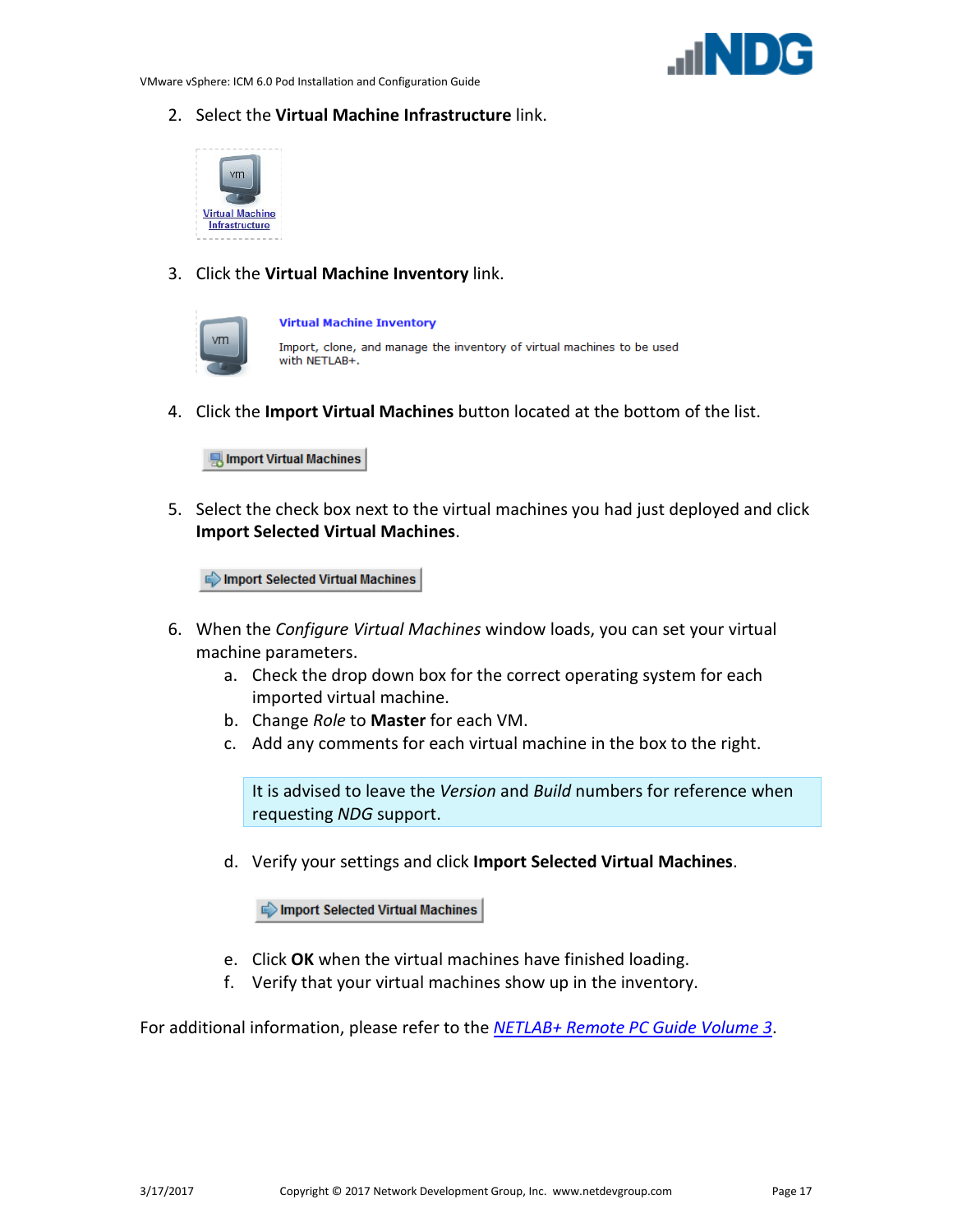

#### <span id="page-17-0"></span>**4.6 Create the Master VMware vSphere ICM 6 Pod**

This section will assist you in adding the *VMware vSphere ICM v6* pod to your *NETLAB+* system.

- 1. Login into *NETLAB+* with the administrator account.
- 2. Select the **Equipment Pods** link.



3. Create a new pod by scrolling to the bottom and clicking the **Add a Pod** button.



- 4. On the *New Pod Wizard*, page click **Next**.
- 5. Then select the **VMware vSphere ICM 6** pod radio button and click **Next**.



6. Select a *Pod ID* and click **Next**.

It is best practice to use a block of sequential ID numbers for the number of pods you are going to install. The *Pod ID* number determines the order in which the pods will appear in the scheduler.

- 7. Type in **vSphere\_ICMv6\_Master** for the *Pod Name* and click **Next**.
- 8. To finalize the wizard click **OK**.

For additional information, please refer to the *[NETLAB+ Administrator Guide](http://www.netdevgroup.com/support/documentation/NETLAB_Administrator_Guide.pdf)*.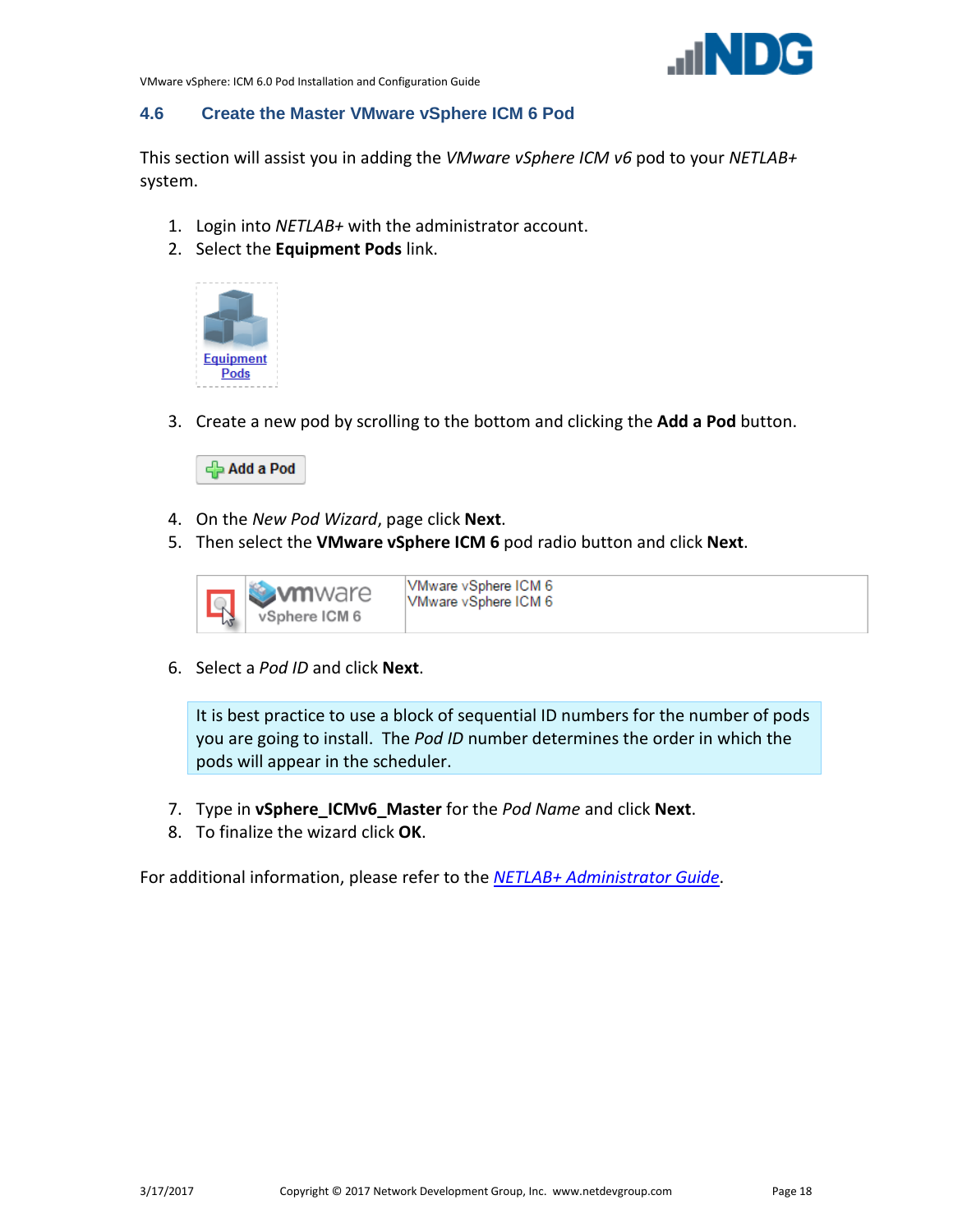

#### <span id="page-18-0"></span>**4.7 Update the Master Pod**

Update the master pod to associate the virtual machines with the newly created pod.

- 1. Update the master pod on your *NETLAB+* system.
	- a. Login into *NETLAB+* with the administrator account.
	- b. Select the **Equipment Pods** link.



2. Select **VMware vSphere ICM 6** master pod.



3. Click on the **magnifying glass** icon next to the virtual machine you are about to assign. Please note that your PC IDs may not match the graphic below.

|                         | POD 1000 - PCs AND SERVERS (click the GO buttons to reconfigure) |       |               |               |                  |
|-------------------------|------------------------------------------------------------------|-------|---------------|---------------|------------------|
| GO                      | <b>NAME</b>                                                      | PC ID | <b>STATUS</b> | TYPE / VM     | OPERATING SYSTEM |
|                         | vClient                                                          | 4816  | ONLINE        | <b>ABSENT</b> |                  |
|                         | vCenter                                                          | 4817  | ONLINE        | <b>ABSENT</b> |                  |
|                         | ESXi01                                                           | 4818  | ONLINE        | <b>ABSENT</b> |                  |
| $\mathbf{Q}_\mathbf{C}$ | ESXi02                                                           | 4819  | ONLINE        | <b>ABSENT</b> |                  |
|                         | SAN                                                              | 4820  | ONLINE        | <b>ABSENT</b> |                  |

4. Click on **Modify PC Settings**.

**B Modify PC Settings** 

5. Change the *PC Type* drop down box to **Use Virtual Machine Inventory**.

| PC Type   ABSENT              |  |
|-------------------------------|--|
| <b>ABSENT</b>                 |  |
| Use Virtual Machine Inventory |  |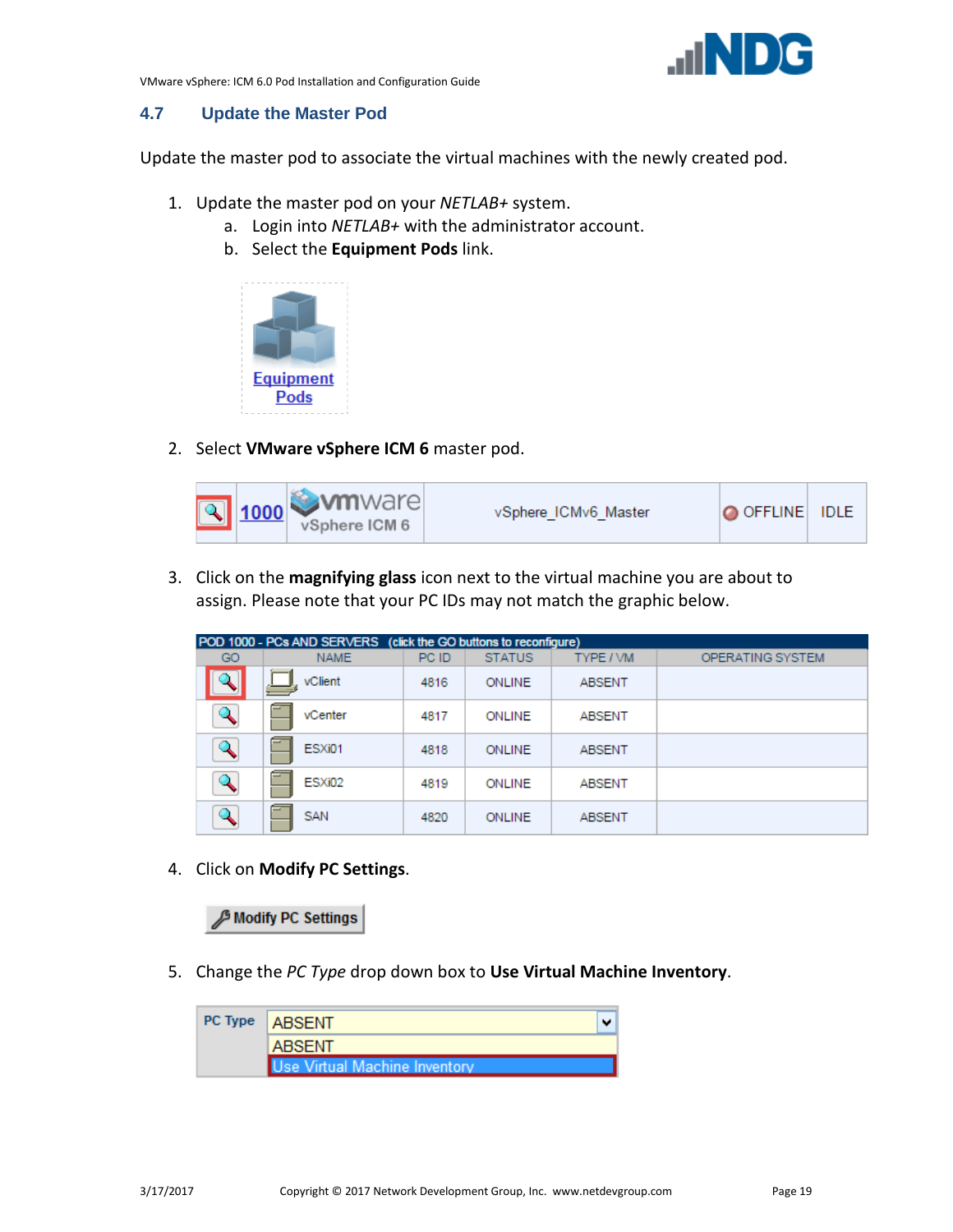

6. In the *Base Virtual Machine* drop-box, select the corresponding virtual machines from the inventory.



- 7. Update **Base Snapshot** to your *GOLDEN\_MASTER* snapshot.
- 8. Review the information on the screen and click **Update PC Settings**.

**Update PC Settings** 

- 9. Click on **Show Pod**.
- 10. Repeat **Steps 3-9** for the remaining virtual machines.

Make sure the pod status is **Offline** prior to continuing. The cloning process requires the pod be offline. Since this is our master pod, which is used for cloning other pods, we will keep it offline to create the instructor and student pods from.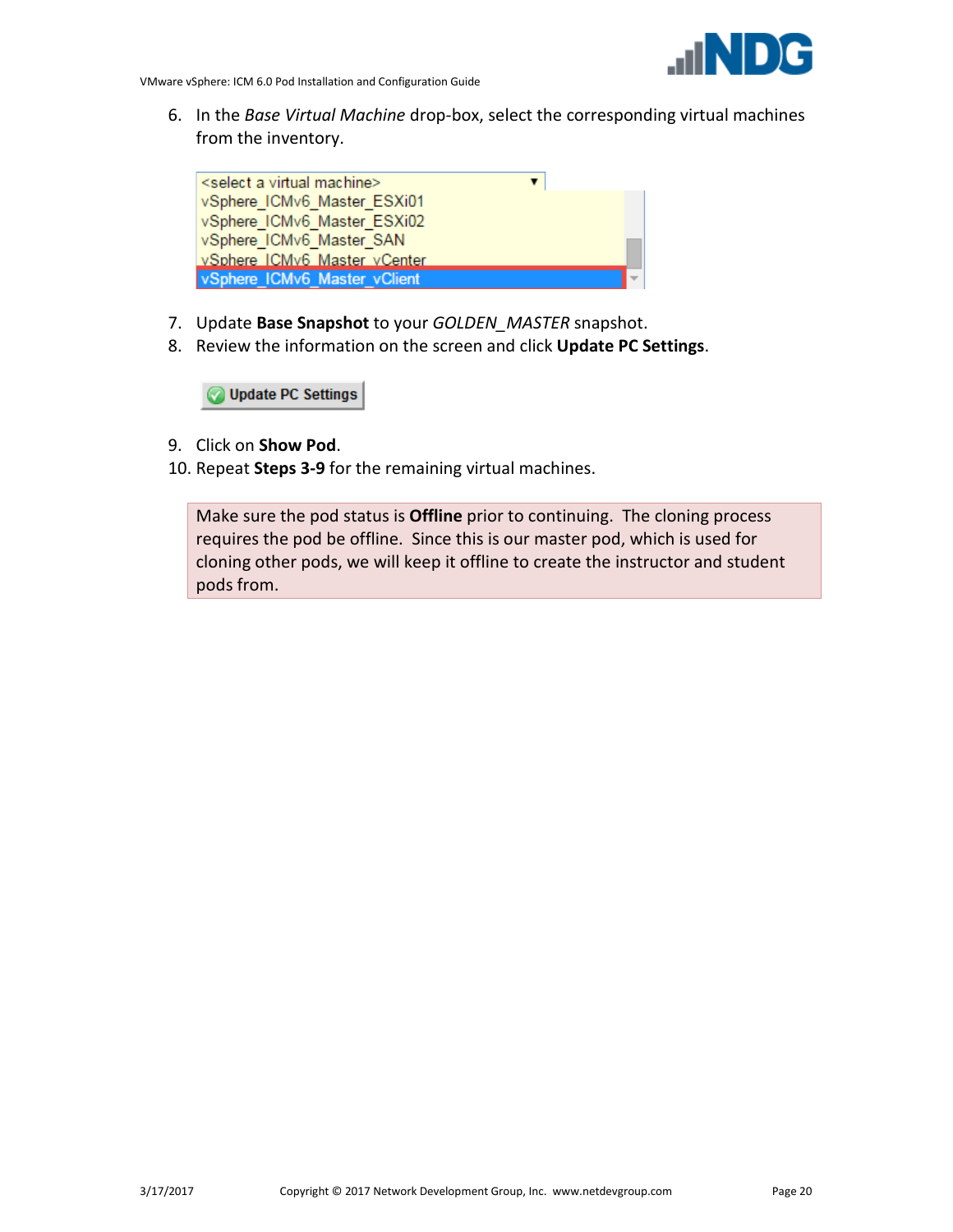

# <span id="page-20-0"></span>**5 Pod Cloning**

This section will help you create multiple student pods. The following sections describe the *NETLAB+* pod cloning feature used to create student pods on one or two host systems.

#### <span id="page-20-1"></span>**5.1 Linked Clones and Full Clones**

*NETLAB+* can create *linked clones* or *full clones*.

A **linked clone** (or linked virtual machine) is a virtual machine that shares virtual disks with the parent (or master) virtual machine in an ongoing manner. This conserves disk space, and allows multiple virtual machines to use the same software installation. Linked clones can be created very quickly because most of the disk is shared with the parent VM.

A **full clone** is an independent copy of a virtual machine that shares nothing with the parent virtual machine after the cloning operation. Ongoing operation of a full clone is entirely separate from the parent virtual machine.

## <span id="page-20-2"></span>**5.2 Creating User Pods**

The following section describes how to create user pods on the same *VMware Host* system that holds your master pod's virtual machines. In this scenario, we will create linked virtual machines using the *NETLAB+* pod cloning utility.

- 1. Login into *NETLAB+* with the administrator account.
- 2. Select the **Equipment Pods** link.



3. Click on your master pod.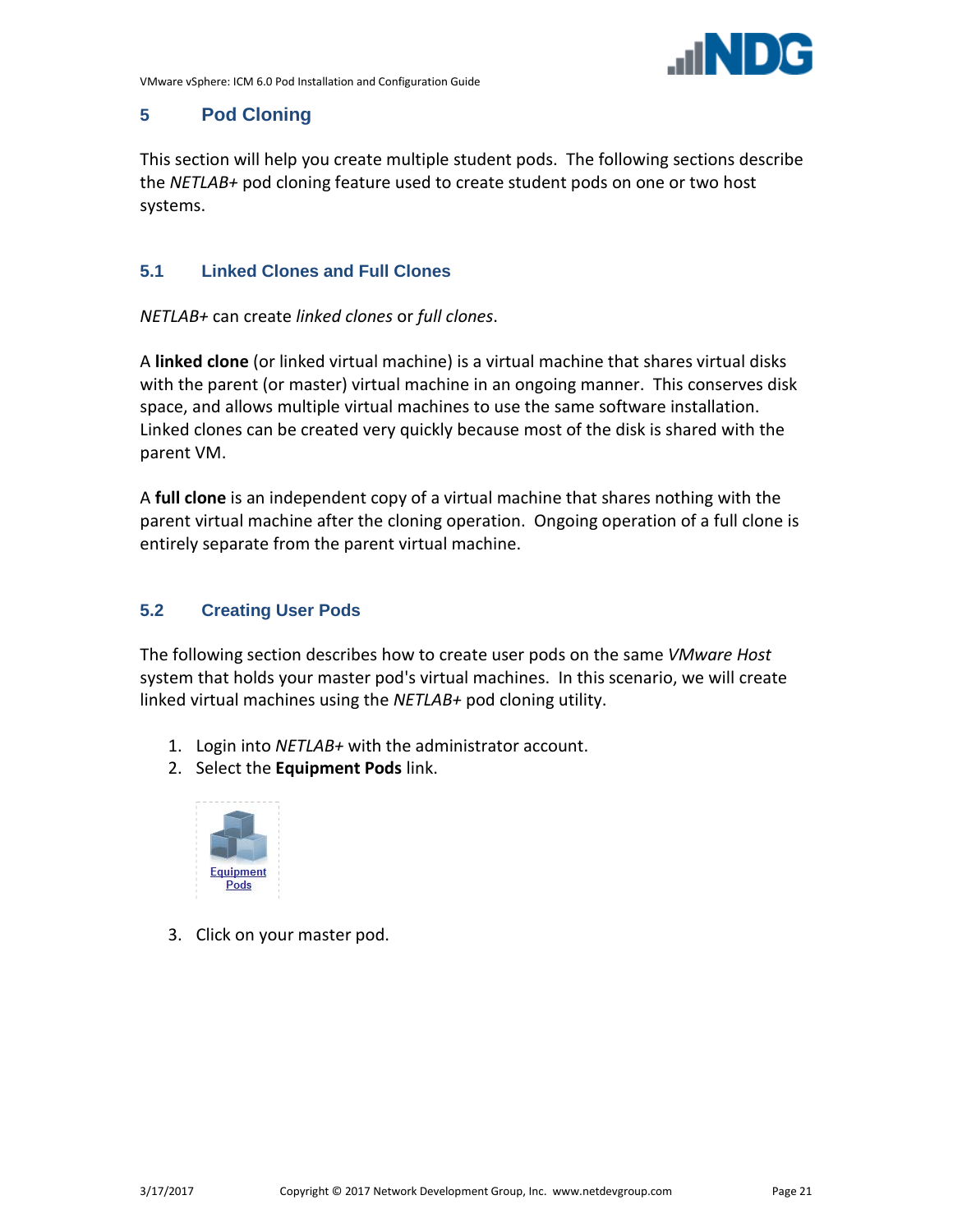

4. Click the **Clone** button to create a new pod based on the settings of this pod.

| Online      | Bring this pod ONLINE and make it available for reservations. |
|-------------|---------------------------------------------------------------|
| $\sim$ Test | Tell me if this pod is working properly.                      |
| Clone       | Create a new pod based on the settings of this pod.           |
|             |                                                               |
| Rename      | Rename this pod.                                              |
| Options     | View and change special options for this pod.                 |

- 5. Select the **New Pod ID**. It is advised to keep the pods in numerical order. If the pod IDs are not in numerical order, they will not show up in the scheduler in numerical order.
- 6. Click **Next**.
- 7. Enter a *New Pod Name*. For example, **vSphere\_ICMv6\_Pod\_01**. Click **Next**.
- 8. When the action has finished processing, you are presented with a settings screen.

| PC Name    | Source Virtual Machine       | Source Snapshot      | ⇒ | Clone Name                                        | Clone Type | Clone Role | Runtime Host or Group | Clone Datastore | Storage Allocation                    |
|------------|------------------------------|----------------------|---|---------------------------------------------------|------------|------------|-----------------------|-----------------|---------------------------------------|
| vClient    | vSphere ICMv6 Master vClient | <b>GOLDEN MASTER</b> |   | ▼     69     vSphere_ICMv6_Pod_01 vOMe   Linked ▼ |            | Normal     | $\mathbf{v}$   Host   |                 | $\mathbf{v}$   On Demand $\mathbf{v}$ |
| vCenter    | vSphere_ICMv6_Master_vCenter | GOLDEN MASTER        |   | ▼     69     vSphere_ICMv6_Pod_01 vCer   Linked ▼ |            | Normal     | <b>Host</b>           |                 | $\mathbf{v}$   On Demand $\mathbf{v}$ |
| ESXi01     | vSphere_ICMv6_Master_ESXi01  | <b>GOLDEN MASTER</b> |   | ▼     69     vSphere_ICMv6_Pod_01 ESXi   Linked ▼ |            | Normal     | Host                  |                 | $\mathbf{v}$   On Demand $\mathbf{v}$ |
| ESXi02     | vSphere_ICMv6_Master_ESXi02  | GOLDEN_MASTER        |   | ▼     69     vSphere_ICMv6_Pod_01 ESXi   Linked ▼ |            | Normal     | Host                  |                 | $\mathbf{v}$   On Demand $\mathbf{v}$ |
| <b>SAN</b> | vSphere_ICMv6_Master_SAN     | GOLDEN_MASTER        |   | ▼     69     vSphere_ICMv6_Pod_01 SAN   Linked ▼  |            | Normal     | <b>Host</b>           |                 | $\mathbf{v}$   On Demand $\mathbf{v}$ |

- 9. The three key columns for this master pod clone are *Source Snapshot*, *Clone Type* and *Clone Role*. The following settings should be applied to all 3 virtual machines:
	- a. *Source Snapshot* should be set to the **GOLDEN\_MASTER** snapshot you created previously.
	- b. Under *Clone Type*, verify that **Linked** is selected.
	- c. Under *Clone Role*, verify that **Normal** role is selected.
- 10. When you are done changing settings, Click **Clone Pod**. This should complete within a minute as we are creating linked virtual machines.
- 11. When the pod clone process is finished, click **OK**.
- 12. Since this is a normal pod, the virtual machines will revert to snapshot upon boot up or shutdown of each pod. You will need to make a **GOLDEN\_MASTER** snapshot of every virtual machine in each pod created. Please see *Section [4.3](#page-15-0) [Create Snapshots for the Master Virtual Machines](#page-15-0)* for additional information regarding snapshot creation.
- 13. If you want to dedicate this pod to a particular class, team, or student, use the *Pod Assignment* feature. For details, see the *[NETLAB+ Pod Assignment Guide.](http://www.netdevgroup.com/support/documentation/NETLAB_Pod_Assignment.pdf)*
- 14. Click the **Online** Button in the *Pod Management* page to activate the pod.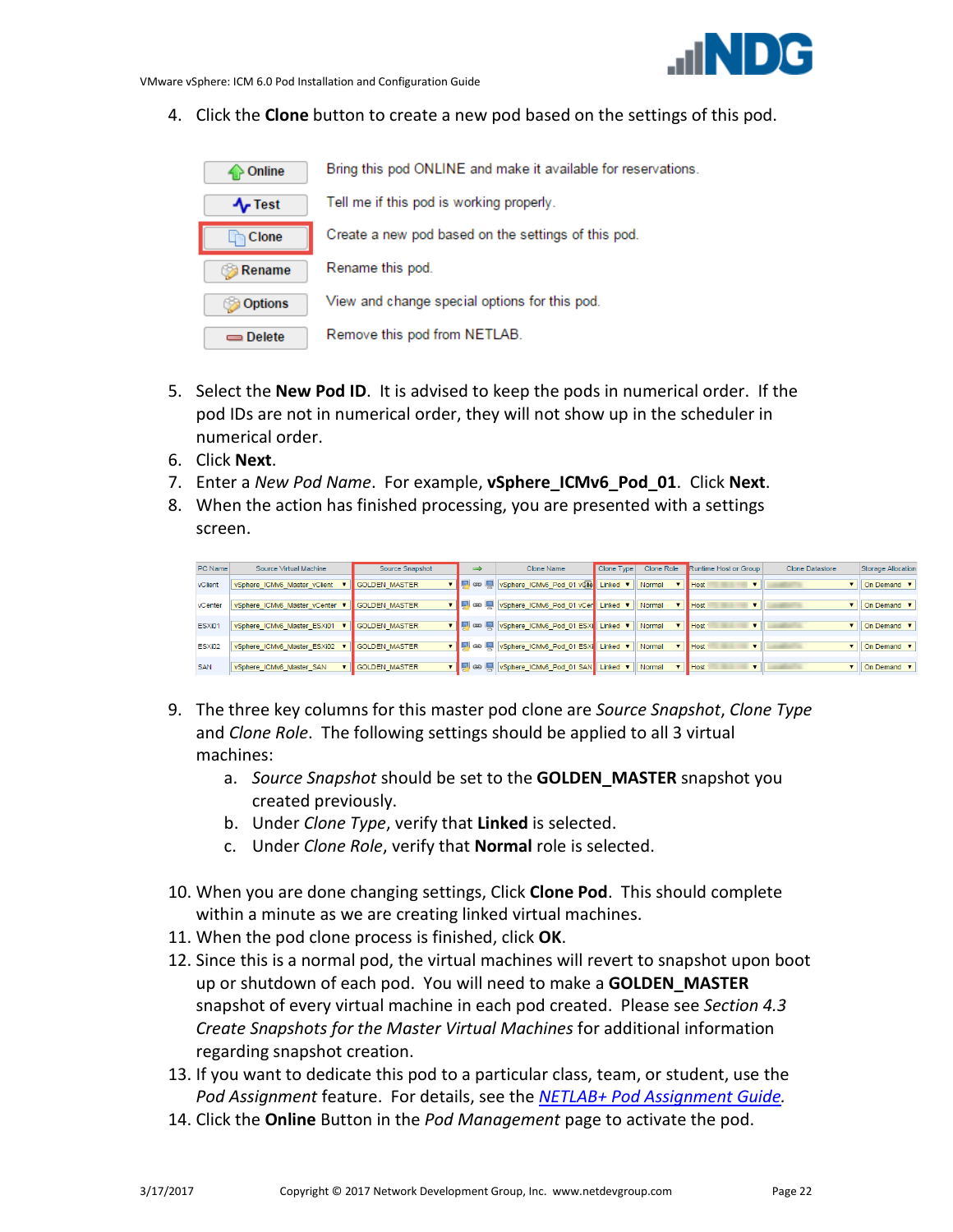

The user pod can now be reserved. When the reservation becomes active, *NETLAB+* will automatically configure virtual machines and virtual networking for your new pod.

The *GOLDEN\_MASTER* snapshot is the starting point for all pods. We recommend that you reserve the 1st pod and conduct some labs to make sure the snapshot images work correctly. If there are defects, make corrections to the images to the master pod and retake the *GOLDEN\_MASTER* snapshot before creating additional pods.

**Time Saver:** If you clone the 1st user pod instead of the master pod, the defaults will all be set correctly, and you will not have to change the Clone Type or Clone Role each time. NETLAB+ will still assume you want to link to the master VMs as masters are ranked higher than normal or persistent VMs in the default pod cloning selections.

# <span id="page-22-0"></span>**5.3 Copying Your Master Pod to the Second Host**

For this task, we will use the pod cloning utility to copy our master pod to the second host.

- 1. Login into *NETLAB+* with the administrator account.
- 2. Select the **Equipment Pods** link.



- 3. Click on the master pod that was created on the 1st *VMware* host server.
- 4. Click the **Clone** button to create a new pod based on the settings of this pod.

| Online         | Bring this pod ONLINE and make it available for reservations. |
|----------------|---------------------------------------------------------------|
| $\sim$ Test    | Tell me if this pod is working properly.                      |
| Clone          | Create a new pod based on the settings of this pod.           |
| <b>Rename</b>  | Rename this pod.                                              |
| <b>Options</b> | View and change special options for this pod.                 |
| $=$ Delete     | Remove this pod from NETLAB.                                  |

5. Select the **New Pod ID**.

It is advised to keep the pods in numerical order. If the pod IDs are not in numerical order, they will not show up in the scheduler in numerical order.